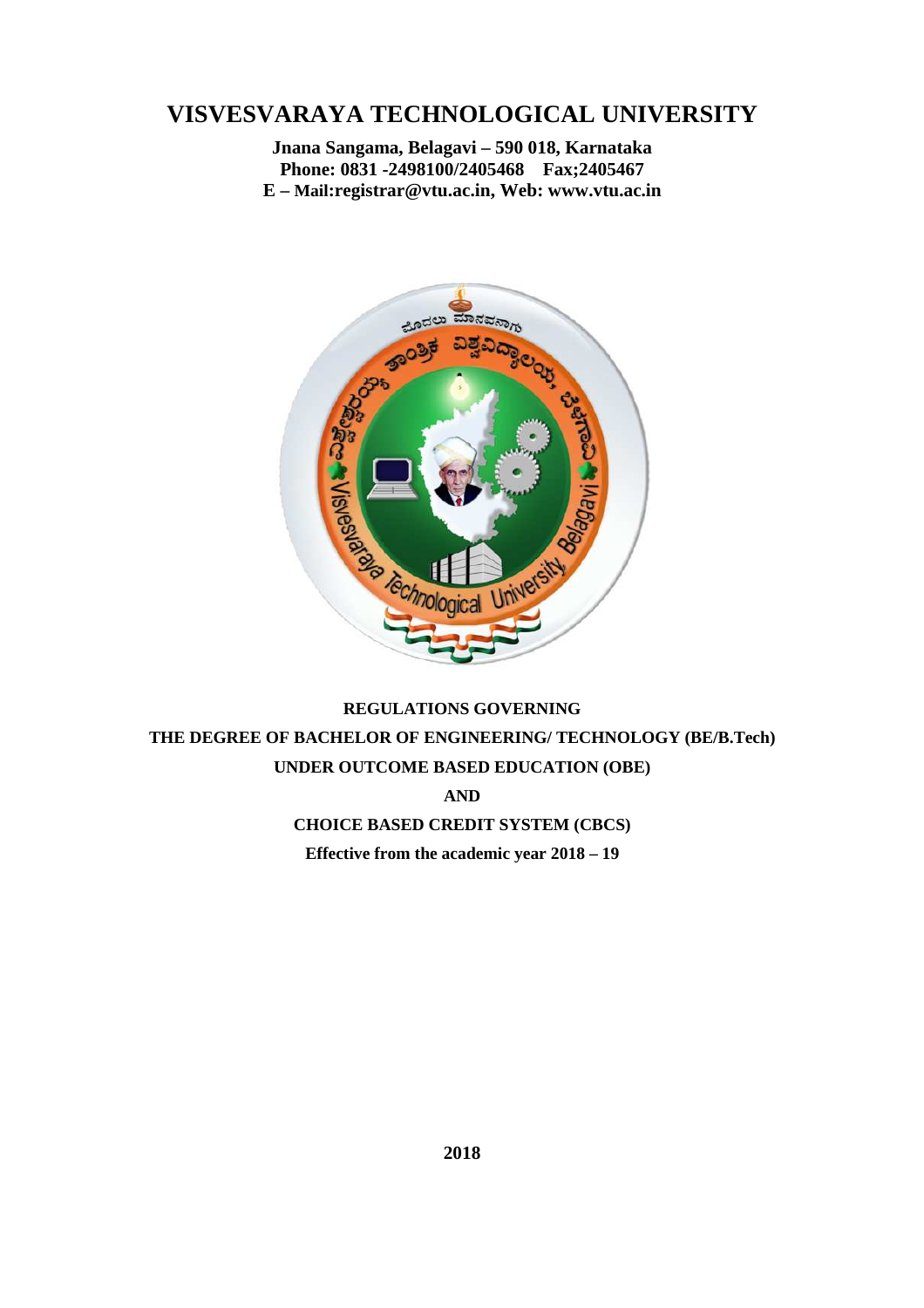| <b>CONTENTS</b>                     |                                                                                     |                       |  |  |  |  |  |
|-------------------------------------|-------------------------------------------------------------------------------------|-----------------------|--|--|--|--|--|
| <b>Regulations</b><br><b>Clause</b> | <b>Title</b>                                                                        | Page<br><b>Number</b> |  |  |  |  |  |
| --                                  | Definitions of Keywords                                                             | 03                    |  |  |  |  |  |
| 18OB1.0                             | Title, Duration and Credits of the Programme of Study                               | 0 <sub>5</sub>        |  |  |  |  |  |
| 18OB2.0                             | <b>Eligibility for Admission</b>                                                    | 06                    |  |  |  |  |  |
| 18OB3.0                             | Courses                                                                             | 07                    |  |  |  |  |  |
| 18OB4.0                             | Internship/Professional Practice                                                    |                       |  |  |  |  |  |
| 18OB5.0                             | <b>Technical Seminar and Project</b>                                                |                       |  |  |  |  |  |
| 180B <sub>6.0</sub>                 | Computation of SGPA and CGPA                                                        | 09                    |  |  |  |  |  |
| 180B7.0                             | Conversions of CGPA into Percentage of Marks and Class Equivalence                  | 11                    |  |  |  |  |  |
| 18OB8.0                             | Continuous Internal Evaluation, Semester End Evaluation<br>and<br>Minimum Standards | 11                    |  |  |  |  |  |
| 18OB9.0                             | <b>Attendance Requirement</b>                                                       | 15                    |  |  |  |  |  |
| 18OB10.0                            | Vertical Progression (Promotion/Eligibility to higher semesters)                    | 16                    |  |  |  |  |  |
| 18OB11.0                            | Temporary Discontinuation/Break in the Programme                                    | 17                    |  |  |  |  |  |
| 18OB12.0                            | Award of Prizes, Medals and Ranks                                                   | 18                    |  |  |  |  |  |
| 18OB13.0                            | <b>Transfers of Students</b>                                                        | 19                    |  |  |  |  |  |
| 18OB14.0                            | Applicability and Power to Modify                                                   | 20                    |  |  |  |  |  |
|                                     |                                                                                     |                       |  |  |  |  |  |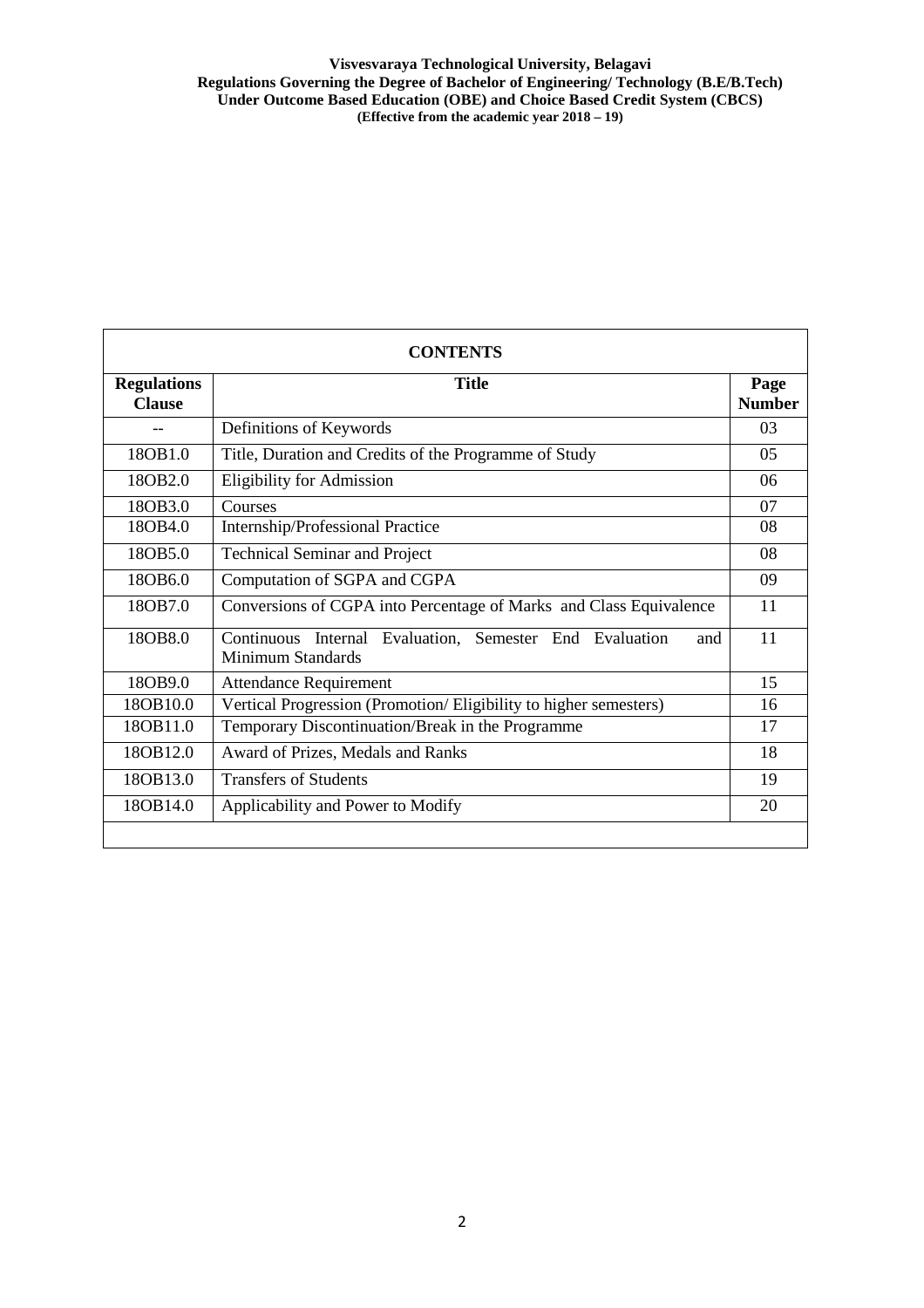# **Definitions of Keywords**

The following are the definitions/descriptions that have been followed for the different terms used in the Regulations of BE/B.Tech Programmes:

- **1) Programme:** Is an educational programme in a particular stream/ branch of Engineering/branch of specialization leading to award of the Degree. It involves events/activities, comprising of lectures/ tutorials/ laboratory work/ field work, outreach activities/ project work/ vocational training/ viva voce/ seminars/ internship/ assignments/ presentations/ self-study etc., or a combination of some of these.
- **2) Branch:** Means Specialization or discipline of BE/B.Tech Degree Programme, like Civil Engineering, Mechanical Engineering, Textile Engineering, etc.
- **3) Semester:**Refers to one of the two sessions of an academic year (vide: serial number 4), each session being of sixteen weeks duration (with working days greater than or equal to ninety).The odd and even semesters shall be as per the University academic calendar.
- **4) Academic Year:**Refers to the sessions of two consecutive semesters (odd followed by an even) including periods of vacation.
- **5) Course:**Referstousually referred to as 'papers' and is a component of a programme. All Courses need not carry the same weight. The Courses should define learning objectives and learning outcomes. A Course may be designed to comprise lectures/ tutorials/ laboratory work/ field work/ outreach activities/project work/ vocational training/ viva voce/ seminars/ term papers/assignments/ presentations/ self-study etc., or a combination of some of these.
- **6) Credit:** Refersto a unit by which the Course work is measured. It determines the number ofhours of instructions required per week. One credit is equivalent to one hour of lecture or two hours of laboratory/practical Courses/ tutorials/ fieldwork per weeketc.
- **7) Audit Courses:** Meansthe Knowledge/ Skill enhancing Courses without the benefit of a grade or credit for a Course.
- **8) Choice Based Credit System (CBCS):** Refers to customizing the Course work, through Core, Elective and soft skill Courses, to provide necessary support for the students to achieve their goals.
- **9) Course Registration:** Refers to formal registration for the Courses of a semester (Credits) by every student under the supervision of a Faculty Advisor (also called Mentor, Counselor etc.,) in each semester for the Institution to maintain proper record.
- **10) Course Evaluation:** MeansContinuous Internal Evaluation (CIE)and Semester End Examinations (SEE) to constitute the major evaluations prescribed for each Course.CIE and SEE to carry 40% and 60% respectively, to enable each Course to be evaluated for 100 marks, irrespective of its Credits.
- **11) Continuous Internal Evaluation (CIE):** Refers to evaluation of students' achievement in the learning process. CIE shall be by the Course Instructor and includes tests, homework, problem solving, group discussion, quiz, mini-project and seminar throughout the semester, with a weightage for the different components being fixed by the University.
- **12) Semester End Examinations(SEE):** Refers to the examinationsconducted by the University covering the entire Course Syllabus. For this purpose, Syllabi to be modularized and SEE questions to be set from each module, with a choice confined to the concerned module only. SEE is also termed as University examination.
- **13) First Attempt:**Refers to a student who has completed all formalities and has become eligible to attend the SEE and has attended at least one head of passing, such attempt shall beconsidered as first attempt.
- **14) Credit Based System (CBS):**Refers to quantification of Course work, after a student completes teaching – learning process, followed by passing in both CIE and SEE. Under CBS, the requirement for awarding degree is prescribed in terms of total number of credits to be earned by the students.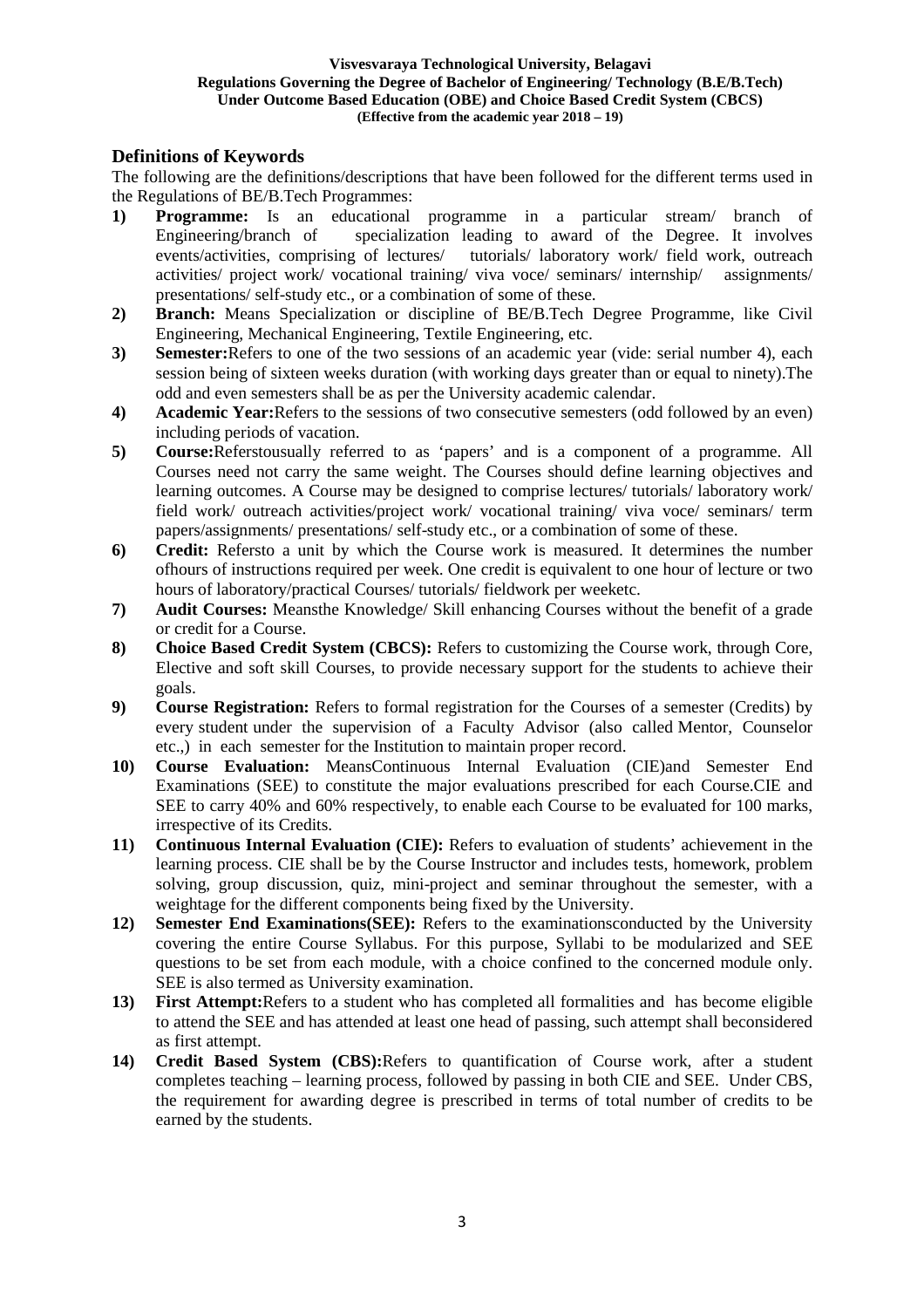**15) Credit Representation:** Refers tothe Credit Values for different academic activities considered, as per the Table.1. Credits for seminar, project phases, project viva–voce and internship shall be as specified in the Scheme of Teaching and Examination.

 $16)$ 

|    | <b>Table 1: Credit Values</b>   |                       |                          |                |                |  |  |  |  |  |
|----|---------------------------------|-----------------------|--------------------------|----------------|----------------|--|--|--|--|--|
| e  | Theory/Lectures (L)             | Tutorials (T)         | Laboratory/Practical (P) | <b>Credits</b> | <b>Total</b>   |  |  |  |  |  |
|    | (hours/week/Semester)           | (hours/week/Semester) | (hours/week/Semester)    | (L:T:P)        | <b>Credits</b> |  |  |  |  |  |
|    |                                 |                       |                          | 4:0:0          |                |  |  |  |  |  |
| e  |                                 |                       |                          | 3:0:0          |                |  |  |  |  |  |
|    |                                 |                       |                          | 2:1:0          |                |  |  |  |  |  |
|    |                                 |                       |                          | 2:0:1          |                |  |  |  |  |  |
| lт |                                 |                       |                          | 2:1:1          |                |  |  |  |  |  |
| a  |                                 |                       |                          | 0:0:3          |                |  |  |  |  |  |
|    | 1.1<br>$\cdots$<br>$\mathbf{X}$ |                       |                          |                |                |  |  |  |  |  |

**d e NOTE:**Activities like, practical training, study tour and participation in Guest lectures not to carry Credits.

**:** It is an index of the performance of students in a said Course. Grades are denoted by letters S, A, B, C, D, E and F.

**17) Grading:** Grade refers to qualitative measure of achievement of a student in each Course, based on the percentage of marks secured in CIE and SEE. Grading is done by Absolute Grading [Refer: 18OB6.0]. The rubric attached to letter grades are as follows:

S – Outstanding, A – Excellent, B – Very Good, C – Good, D – Above Average, E – Average and  $F$  – Fail.

**18) Grade Point (GP):** Refers to a numerical weightage allotted to each letter grade on a 10-point scale as under.

| Letter Grade and corresponding Grade Points on a typical 10 – Point scale |  |    |    |  |  |    |    |
|---------------------------------------------------------------------------|--|----|----|--|--|----|----|
| Letter Grade                                                              |  |    |    |  |  |    |    |
| <b>Grade Point</b>                                                        |  | 09 | 08 |  |  | 04 | 00 |
|                                                                           |  |    |    |  |  |    |    |

- **19) Passing Standards:** Refers to passing a Course only when getting GP greater than or equal to 04 (as per serial number 18).
- **20) Credit Point:**Is the product of grade point (GP) and number of credits for a Course i.e., Credt points  $(CrP) = GP \times C$ redits for the Course.
- **21) Semester Grade Point Average (SGPA):**Refers to the measure of academic performance of student/s in a semester. [Refer:18 OB6.2]
- **22) Cumulative Grade Point Average (CGPA):**Is a measure of overall cumulative performance of a student over all semesters. [Refer:18 OB6.2]
- **23) Grade Card:**Refers to the certificate showing the grades earned by a student. A grade card shall be issued to all the registered students after every semester end examination. The grade card will display the Programme details (Course code, title, number of credits, grades secured) along with SGPA of that semester and CGPA earned till that semester.
- **24) University:**Visvesvaraya Technological University (VTU), Belagavi.

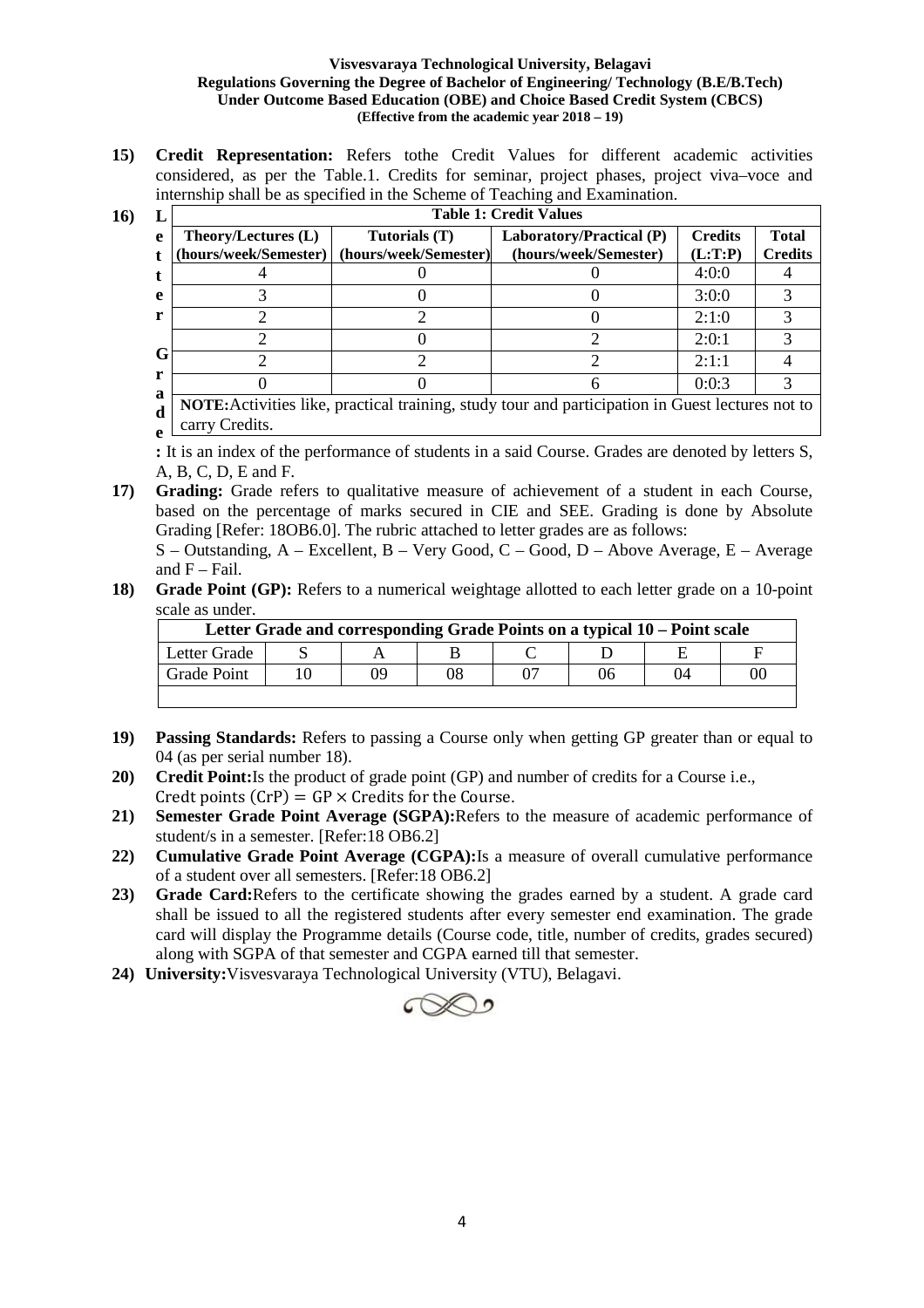٦

| 18OB1.0 | Title, Duration and Credits of the Programme of Study                                      |
|---------|--------------------------------------------------------------------------------------------|
| 180B1.1 | The Programme of study shall be called the degree of Bachelor of Engineering /Bachelor     |
|         | of Technology, abbreviated as BE / B.Tech. ■                                               |
| 18OB1.2 | (a) The Programme to which students are admitted to First semester of BE /                 |
|         | B.TechProgramme shall be of four academic years duration divided into eight semesters.     |
|         | The actual Teaching and Learning days shall be for at least 90 working days in a           |
|         | semester.                                                                                  |
|         | (b) The Programme to which students are admitted to III semester of BE /                   |
|         | B.TechProgramme under lateral entry shall be of three academic years duration divided      |
|         | semesters. The actual Teaching and Learning days shall be for at least 90<br>into six      |
|         | working days in a semester.                                                                |
|         | (c) The Programme (conducted during evening) to which students are admitted to III         |
|         | semester of BE / B.TechProgramme under lateral entry shall be of three academic years      |
|         | duration divided into six semesters. The actual Teaching and Learning days shall be for    |
|         | at least 90 working days in a semester. The deficit contact hours of the Programme,        |
|         | conducted during evening on all working days, shall be compensated on all Sundays          |
|         | (except on general holidays). ■                                                            |
| 18OB1.3 | The calendar of events in respect of the programme of study shall be notified by the       |
|         | University in advance. $\blacksquare$                                                      |
| 18OB1.4 | <b>Maximum Duration for Programme Completion:</b>                                          |
|         | (a)(i) Students admitted to First year BE/ B.Tech shall complete the Programme within      |
|         | a period of eight academic years from the date of first admission, failing which           |
|         | they have to discontinue the Programme.                                                    |
|         | (ii) Students admitted II Year BE/B. Tech under lateral entry scheme shall complete the    |
|         | Programmewithin a period of six academic years from the date of first                      |
|         | admission, failing which he/she has to discontinue the Programme.                          |
|         | $(b)(i)$ A student who has not obtained the eligibility to III semester even after three   |
|         | academic years from the date of admission to I semester shall discontinue the              |
|         | <b>Programme or get readmitted to I semester of first year BE/B. Tech with a new</b>       |
|         | University Seat Number but retaining the same year of admission.                           |
|         | (ii) If a student does not get eligibility to III semester even after two academic years   |
|         | from the date of readmission to I semester [as per 180B1.4 (b) (i)], he/she shall          |
|         | discontinue the Programme or seek fresh admission to I semester of first year              |
|         | BE/B.Tech as the leeway (scope) of satisfying 180B1.4 (a) (i) is not possible.             |
|         | $(c)(i)$ A student (under lateral entry scheme) who has not obtained the eligibility for V |
|         | semester even after two academic years from the date of admission to III                   |
|         | semester shall discontinue the Programmeor get readmitted to III semester of               |
|         | II year BE/B.Tech with a new University Seat Number but retaining the same                 |
|         | year of admission.                                                                         |
|         | (ii) If a student (under lateral entry scheme) does not get eligibility to V semester      |
|         | even after two academic year from the date of readmission to III semester [as              |
|         | per 18OB1.4 (c) (i)] shall discontinue the Programme or seek fresh                         |
|         | admission                                                                                  |
|         | to III semester BE/B. Tech as the leeway of satisfying 180B1.4 (a) (ii) is not             |
| 18OB1.5 | Prescribed Number of Credits for the Programme [to be read along with 18OB8.14 and         |
|         | 180B11.2]                                                                                  |
|         | (a) The number of credits to be completed by students admitted to I semester of            |
|         | BE/B.Tech Programme shall be 175.                                                          |
|         | (b)The number of credits to be completed by students admitted to III semester of           |
|         | BE/B.Tech Programme under lateral entry scheme shall be 135. ■                             |
|         |                                                                                            |

Ι

 $\mathsf{r}$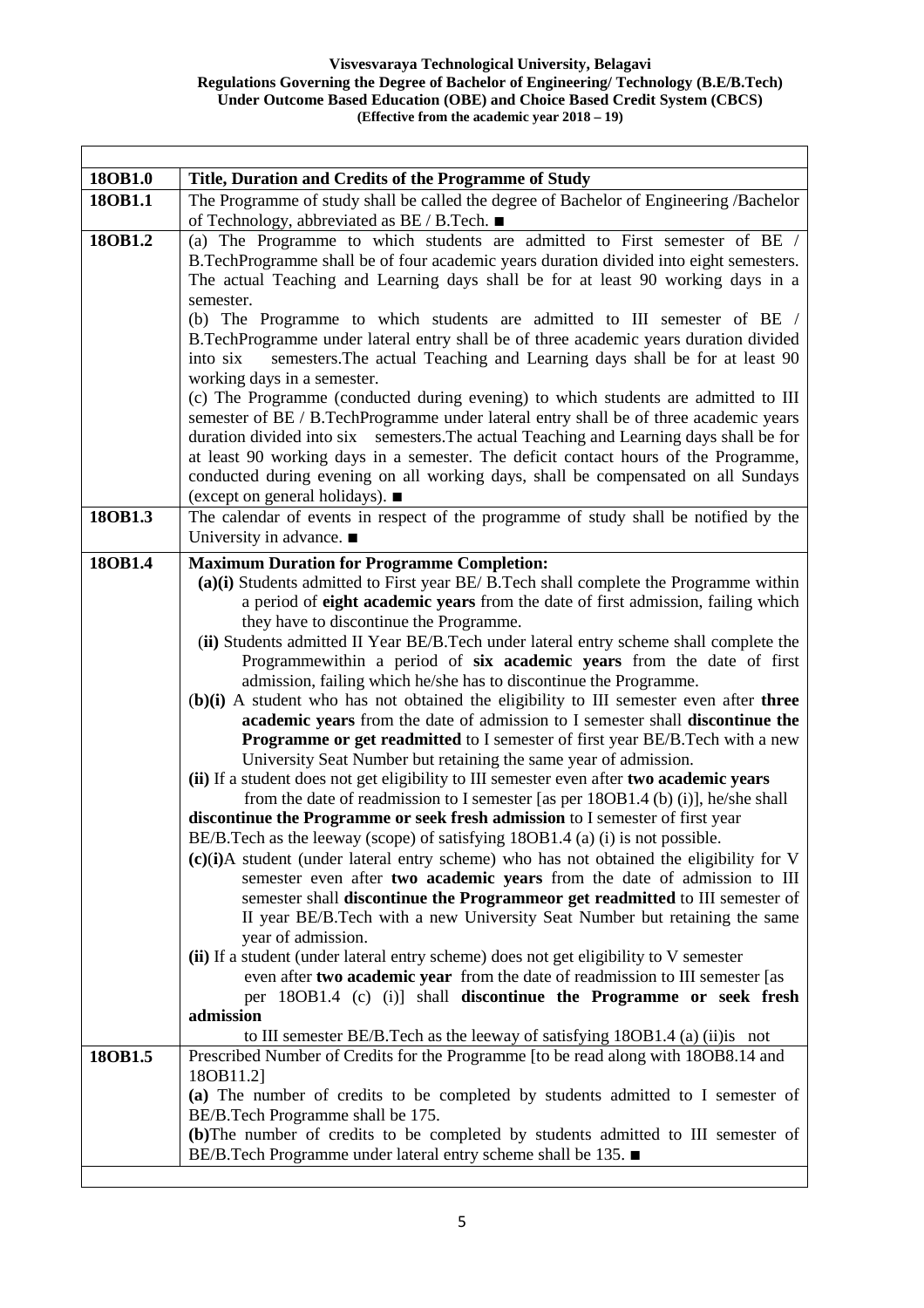| 18OB1.6 | <b>Definition of Credits:</b>                                                                                                                                                                                                                                                                                                                                                                                                                                                                                                                                                                                                                                                                                                                                                                                                                                                   |
|---------|---------------------------------------------------------------------------------------------------------------------------------------------------------------------------------------------------------------------------------------------------------------------------------------------------------------------------------------------------------------------------------------------------------------------------------------------------------------------------------------------------------------------------------------------------------------------------------------------------------------------------------------------------------------------------------------------------------------------------------------------------------------------------------------------------------------------------------------------------------------------------------|
|         | 1 hour Lecture $(L)$ per week per semester $=1$ Credit                                                                                                                                                                                                                                                                                                                                                                                                                                                                                                                                                                                                                                                                                                                                                                                                                          |
|         | 2 hour Tutorial (T) per week per semester $=1$ Credit                                                                                                                                                                                                                                                                                                                                                                                                                                                                                                                                                                                                                                                                                                                                                                                                                           |
| 18OB2.0 | 2 hour Practical/Laboratory/Drawing (P) per week per semester =1 Credit.■<br>EligibilityforAdmissionto BE/B.Tech Programmes(As per the Government orders                                                                                                                                                                                                                                                                                                                                                                                                                                                                                                                                                                                                                                                                                                                        |
|         | issued from time to time)                                                                                                                                                                                                                                                                                                                                                                                                                                                                                                                                                                                                                                                                                                                                                                                                                                                       |
| 18OB2.1 | (a) Day Engineering College (Eligibility: Candidates who have Passed in Second<br><b>PUC/Twelfth standard)</b><br>(i) Passed in Second PUC/12 <sup>th</sup> standard/Equivalent examination with English as one of<br>the Languages and obtained a minimum of 45 % of Marks in aggregate in Physics and<br>Mathematics along with Chemistry/Bio-Technology/Biology/Electronics/Computer.<br>40 % for SC, ST, Category $-1$ , 2A, 2B, 3A and 3B category candidates.                                                                                                                                                                                                                                                                                                                                                                                                             |
|         | (ii) Those students, who have passed a qualifying examination other than the PUC II<br>examination of the Pre-University Education Board of Karnataka, have to obtain<br>eligibility certificate for seeking admission to BE/B.Tech Degree Programme from<br>Visvesvaraya Technological University, Belagavi.                                                                                                                                                                                                                                                                                                                                                                                                                                                                                                                                                                   |
|         | (b) Day Engineering College (Eligibility: Candidates who have Passed 3 year                                                                                                                                                                                                                                                                                                                                                                                                                                                                                                                                                                                                                                                                                                                                                                                                     |
|         | Diploma)<br>(i) A candidate who has passed any diploma examination or equivalent examination and<br>obtained an aggregate minimum of 45 % marks taken together in all the subjects of the<br>final year (Fifth and Sixth semester) diploma examination (qualified examination) is<br>eligible for admission to BE/B.TechProgrammes, and 40 % of marks in qualified<br>examination in case of SC, ST and Backward Classes of Karnataka candidates.<br>(ii) Those candidates who have completed Diploma from other than Karnataka state shall<br>provide the Equivalence/ Eligibility Certificate issued from the Director of Technical<br>Education, Karnataka.                                                                                                                                                                                                                  |
|         | (c) Evening Engineering College (Eligibility: Candidates who have Passed 3 year                                                                                                                                                                                                                                                                                                                                                                                                                                                                                                                                                                                                                                                                                                                                                                                                 |
|         | Diploma):<br>(i) A candidate who has passed any diploma examination or equivalent examination and<br>obtained an aggregate minimum of 45 % marks taken together in all the subjects of the<br>final year (Fifth and Sixth semesters) diploma examination (qualified examination) is<br>eligible for admission to BE/B.TechProgrammes, and 40 % of marks in qualified<br>examination in case SC, ST and Backward Classes of Karnataka candidates.<br>In addition to this a candidate after passing the diploma, must have minimum of Two<br>years full-time work experience as on 1 <sup>st</sup> September of the year of admission, in a<br>firm/Company/Industry/Educational<br>registered<br>and/Government<br>Autonomous<br>Organizations in the branch of Engineering/Technology, in which the candidates holds a<br>diploma, and in which admission is sought by him/her. |
|         | Professional experience refers to the experience earned as an employee on regular basis<br>in                                                                                                                                                                                                                                                                                                                                                                                                                                                                                                                                                                                                                                                                                                                                                                                   |
|         | Government, Government Undertaking, Public Sector Undertaking, Corporation<br><sub>or</sub>                                                                                                                                                                                                                                                                                                                                                                                                                                                                                                                                                                                                                                                                                                                                                                                     |
|         | Private company registered under the Directorate of Industries and Commerce or<br>the Directorate of Small Scale Industries or                                                                                                                                                                                                                                                                                                                                                                                                                                                                                                                                                                                                                                                                                                                                                  |
|         | Government, Government recognized Institutions as technical staff.                                                                                                                                                                                                                                                                                                                                                                                                                                                                                                                                                                                                                                                                                                                                                                                                              |
|         |                                                                                                                                                                                                                                                                                                                                                                                                                                                                                                                                                                                                                                                                                                                                                                                                                                                                                 |

Ι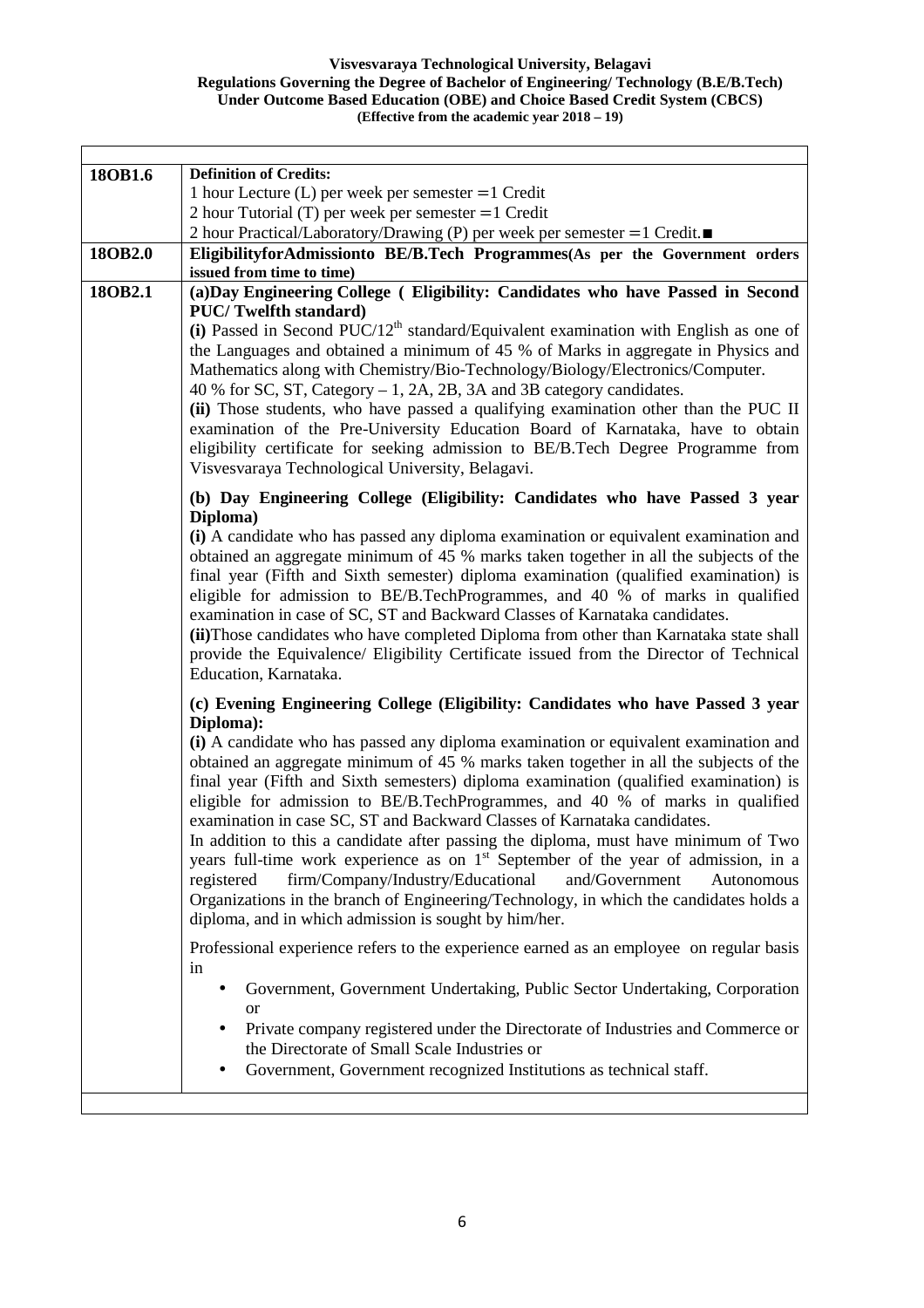٦

| 18OB2.1<br>(continued) | Provided that the period of apprenticeship undergone shall also be treated as professional<br>experience, if sponsored by the Board of Apprenticeship Training, Southern Region,<br>Chennai or by Government, Government Undertakings and Public Sector Undertakings.<br>Note: In case where genuineness of the employment certificate is questionable, such<br>candidates have to produce supportive documents specifying the registration details of<br>the Industry/Company (e.g., SSI Registration) and or identity cards provided to them |
|------------------------|------------------------------------------------------------------------------------------------------------------------------------------------------------------------------------------------------------------------------------------------------------------------------------------------------------------------------------------------------------------------------------------------------------------------------------------------------------------------------------------------------------------------------------------------|
|                        | together with latest salary certificate and provident fund certificate. However, the                                                                                                                                                                                                                                                                                                                                                                                                                                                           |
|                        | employer has to fill up the NOC duly signed by the company authority.                                                                                                                                                                                                                                                                                                                                                                                                                                                                          |
|                        | (d) Day Engineering College (Eligibility: Candidates who have Passed B.Sc Degree)<br>Passed B.Sc. Degree from a recognized University as defined by UGC, with at least 45%<br>marks (40% in case of candidates belonging to reserved category) and passed $10+2$<br>examination with Mathematics as a subject. ■                                                                                                                                                                                                                               |
| 18 OB 2.2              | With regard to the qualification earned from foreign countries, Equivalence<br>certificate                                                                                                                                                                                                                                                                                                                                                                                                                                                     |
|                        | from the University/Association of Indian Universities is mandatory for admission to<br>BE/B.Tech Programmes. In case of any dispute about the equivalence in qualification<br>earned from foreign countries, the decision of the University Equivalence Committee<br>shall be the final in establishing the eligibility of the student. ■                                                                                                                                                                                                     |
| 18 OB 3.0              | <b>Courses</b>                                                                                                                                                                                                                                                                                                                                                                                                                                                                                                                                 |
| 18 OB 3.1              | There shall be the following types of Courses:                                                                                                                                                                                                                                                                                                                                                                                                                                                                                                 |
|                        | a) Humanities, Social Sciences and Management (HSMC): These are mandatory                                                                                                                                                                                                                                                                                                                                                                                                                                                                      |
|                        | for all disciplines.                                                                                                                                                                                                                                                                                                                                                                                                                                                                                                                           |
|                        | b) Basic Sciences (BSC): Physics, Chemistry and Mathematics. These are<br>mandatory for all disciplines.                                                                                                                                                                                                                                                                                                                                                                                                                                       |
|                        | Engineering Sciences (ESC): Materials, Workshop, Drawing, and Basics of<br>c)<br>Electrical/ Electronics/ Instrumentation/ Civil/ Mechanical/ Computer<br>Engineering etc. These are mandatory for all disciplines.                                                                                                                                                                                                                                                                                                                            |
|                        | Professional Courses (PCC) – Core: Are the professional Core Courses,<br>d)<br>relevant to the chosen specialization/ branch. The core Courses are to be<br>compulsorily studied by students and are mandatory to complete them to fulfill<br>the requirements of a Programme.                                                                                                                                                                                                                                                                 |
|                        | Professional ElectiveCourses (PEC): Are the professional Electives, relevant to<br>$\bf e)$<br>the chosen specialization / branch and can be chosen from the pool of papers. It<br>shall be supportive to the discipline providing extended scope/enabling an<br>exposure to some other discipline /domain and nurturing student proficiency<br>skills.                                                                                                                                                                                        |
|                        | f)<br>Open Elective Courses (OEC): Are the Elective Courses from other technical<br>areas and/ or from emerging fields.                                                                                                                                                                                                                                                                                                                                                                                                                        |
|                        | Project Work (PROJ): Mini project and Main Project. Carried out at the<br>$\mathbf{g}$                                                                                                                                                                                                                                                                                                                                                                                                                                                         |
|                        | Institution or elsewhere without interfering with the regular classwork.                                                                                                                                                                                                                                                                                                                                                                                                                                                                       |
|                        | h) Seminar: Deliverable at the Institution under the supervision of a Faculty.<br>Internship: Preferably at an industry/R and D organization/IT company/<br>i)                                                                                                                                                                                                                                                                                                                                                                                 |
|                        | Government organization or elsewhere of significant repute for a specified                                                                                                                                                                                                                                                                                                                                                                                                                                                                     |
|                        | period as mentioned in Scheme of Teaching and Examination.                                                                                                                                                                                                                                                                                                                                                                                                                                                                                     |
|                        | Mandatory Courses (MC): These Courses are mandatory, without the benefit of<br>$\mathbf{j}$<br>a grade or credit, for students admitted to BE/B.Tech programme. A pass in each<br>mandatory Course is required to qualify for award the award of degree.                                                                                                                                                                                                                                                                                       |
|                        |                                                                                                                                                                                                                                                                                                                                                                                                                                                                                                                                                |

Ι

 $\mathsf{r}$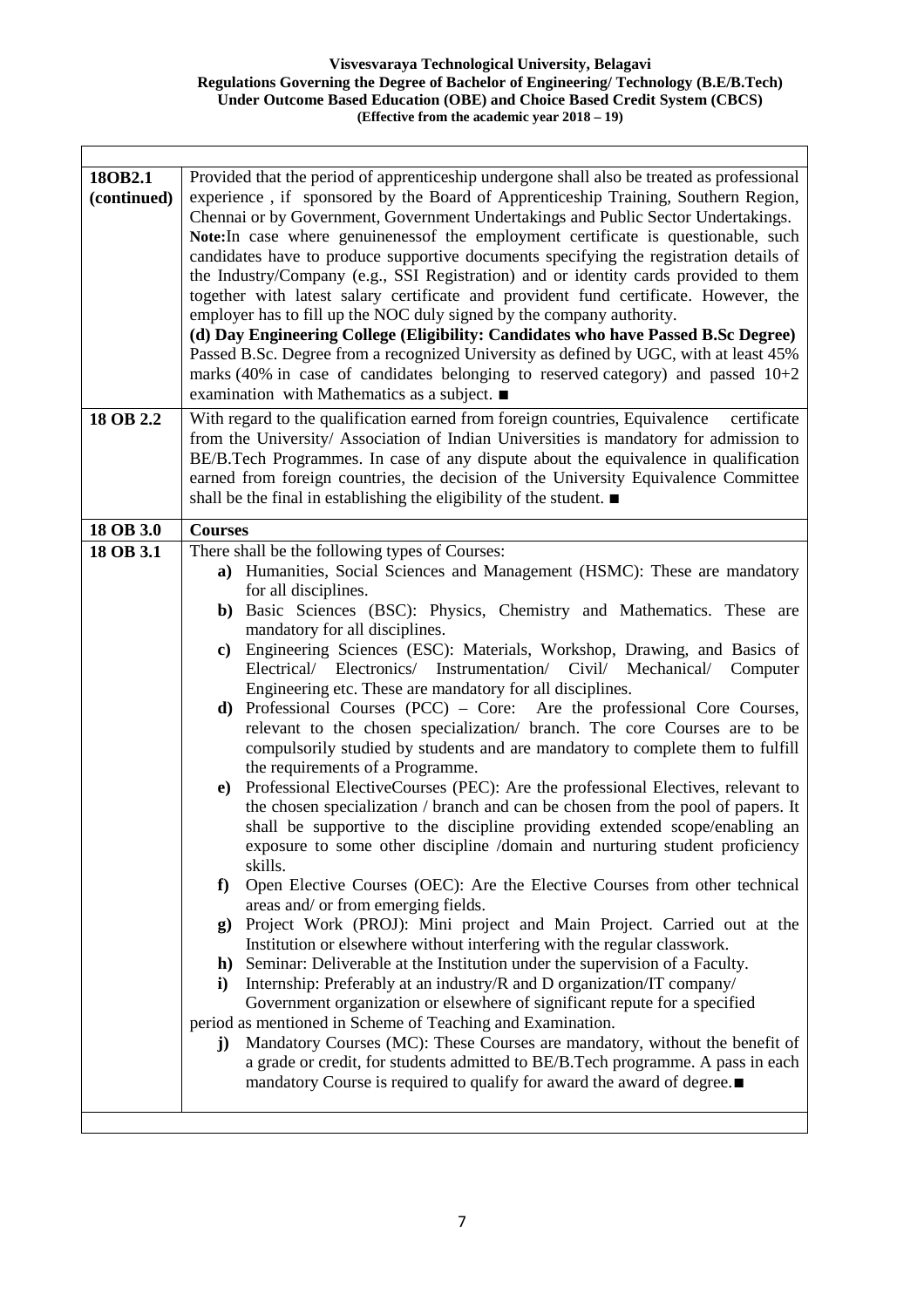| The minimum number of students registered to any Elective Courseoffered by the<br>18 OB 3.2<br>Departments shall be not less than ten.<br>However, the above condition shall not be applicable to programmes having a class<br>strength less than 10. $\blacksquare$<br>A student shall exercise his option in respect of Elective Course/s and register for the<br>18 OB 3.3<br>same at the beginning of the concerned semester.<br>The student may be permitted to opt for a change of Elective Course/s within 15 days<br>from the date of commencement of the semester as per the calendar of the University. $\blacksquare$<br>18 OB 3.4<br><b>Course Registration:</b><br>Every student shall register for the Courses of a semester (Credits) under<br>the<br>supervision of a Faculty Advisor (also called Mentor, Counselor etc.,) in each<br>semester for the Institution to maintain proper record. ■<br><b>Internship/Professional Practice</b><br>18OB4.0<br><b>Internship / Professional Practice</b><br>18 OB 4.1<br>The Internship shall be completed during the period specified in the Scheme of Teaching<br>and Examination.<br>1) The internship shall preferably be at an industry/R and D organization/IT company/<br>Government organization of significant repute for a specified period as mentioned in<br>Scheme of Teaching and Examination.<br>2) The Department/college shall nominate staff member/s to facilitate, Guide and<br>supervise students under internship.<br>3) The students shall report the progress of the internship to the Guide in regular<br>intervals and seek his/her advice. The Guide shall maintain the progress record of the<br>candidates undergoing internship.<br>4) After the completion of Internship, students shall submit a report with completion<br>certificate and attendance certificate to the Head of the Department with the approval of<br>both internal and external Guides.<br>5) There shall be 40 marks for CIE and 60 marks for SEE. The minimum requirement of<br>CIE marks shall be 50% of the maximum marks.<br>6) The internal Guide shall be the internal examiner for the SEE. [To be read along with<br>18 OB $8.2$ (d)]<br>7) The external Guide for Internship shall be an examiner for SEE. Examination in<br>internship shall be conducted at the college and the date shall be fixed in consultation<br>with the external Guide. The Examiners shall jointly award the SEE marks. [To be read<br>along with $18$ OB $8.9$ (f)]<br>8) In case the external Guide expresses his inability to conduct Examination, the Chief<br>Superintendent of the institution shall appoint a senior faculty of the Department to<br>conduct the Examination along with the internal Guide. The same shall be informed in<br>writing to the concerned Chairperson, Board of Examiners (BOE).<br>9) The students are permitted to carry out the internship anywhere in India or abroad.<br>The University will not provide any kind of financial assistance to any student for<br>carrying out the Internship. $\blacksquare$<br>18 OB 5.0<br><b>Technical Seminar and Project</b><br>18 OB 5.1<br><b>Technical Seminar:</b> Technical Seminaris one of the head of passing.<br>(i) Each candidate shall deliver Technical seminar as per the Scheme of Teaching and<br>Examination on the topic chosen from the relevant fields. |  |
|------------------------------------------------------------------------------------------------------------------------------------------------------------------------------------------------------------------------------------------------------------------------------------------------------------------------------------------------------------------------------------------------------------------------------------------------------------------------------------------------------------------------------------------------------------------------------------------------------------------------------------------------------------------------------------------------------------------------------------------------------------------------------------------------------------------------------------------------------------------------------------------------------------------------------------------------------------------------------------------------------------------------------------------------------------------------------------------------------------------------------------------------------------------------------------------------------------------------------------------------------------------------------------------------------------------------------------------------------------------------------------------------------------------------------------------------------------------------------------------------------------------------------------------------------------------------------------------------------------------------------------------------------------------------------------------------------------------------------------------------------------------------------------------------------------------------------------------------------------------------------------------------------------------------------------------------------------------------------------------------------------------------------------------------------------------------------------------------------------------------------------------------------------------------------------------------------------------------------------------------------------------------------------------------------------------------------------------------------------------------------------------------------------------------------------------------------------------------------------------------------------------------------------------------------------------------------------------------------------------------------------------------------------------------------------------------------------------------------------------------------------------------------------------------------------------------------------------------------------------------------------------------------------------------------------------------------------------------------------------------------------------------------------------------------------------------------------------------------------------------------------------------------------------------------------------------------------------------------------------------------------------------------------------------------------------------------------------------------------------------------------------------------------|--|
|                                                                                                                                                                                                                                                                                                                                                                                                                                                                                                                                                                                                                                                                                                                                                                                                                                                                                                                                                                                                                                                                                                                                                                                                                                                                                                                                                                                                                                                                                                                                                                                                                                                                                                                                                                                                                                                                                                                                                                                                                                                                                                                                                                                                                                                                                                                                                                                                                                                                                                                                                                                                                                                                                                                                                                                                                                                                                                                                                                                                                                                                                                                                                                                                                                                                                                                                                                                                            |  |
|                                                                                                                                                                                                                                                                                                                                                                                                                                                                                                                                                                                                                                                                                                                                                                                                                                                                                                                                                                                                                                                                                                                                                                                                                                                                                                                                                                                                                                                                                                                                                                                                                                                                                                                                                                                                                                                                                                                                                                                                                                                                                                                                                                                                                                                                                                                                                                                                                                                                                                                                                                                                                                                                                                                                                                                                                                                                                                                                                                                                                                                                                                                                                                                                                                                                                                                                                                                                            |  |
|                                                                                                                                                                                                                                                                                                                                                                                                                                                                                                                                                                                                                                                                                                                                                                                                                                                                                                                                                                                                                                                                                                                                                                                                                                                                                                                                                                                                                                                                                                                                                                                                                                                                                                                                                                                                                                                                                                                                                                                                                                                                                                                                                                                                                                                                                                                                                                                                                                                                                                                                                                                                                                                                                                                                                                                                                                                                                                                                                                                                                                                                                                                                                                                                                                                                                                                                                                                                            |  |
|                                                                                                                                                                                                                                                                                                                                                                                                                                                                                                                                                                                                                                                                                                                                                                                                                                                                                                                                                                                                                                                                                                                                                                                                                                                                                                                                                                                                                                                                                                                                                                                                                                                                                                                                                                                                                                                                                                                                                                                                                                                                                                                                                                                                                                                                                                                                                                                                                                                                                                                                                                                                                                                                                                                                                                                                                                                                                                                                                                                                                                                                                                                                                                                                                                                                                                                                                                                                            |  |
|                                                                                                                                                                                                                                                                                                                                                                                                                                                                                                                                                                                                                                                                                                                                                                                                                                                                                                                                                                                                                                                                                                                                                                                                                                                                                                                                                                                                                                                                                                                                                                                                                                                                                                                                                                                                                                                                                                                                                                                                                                                                                                                                                                                                                                                                                                                                                                                                                                                                                                                                                                                                                                                                                                                                                                                                                                                                                                                                                                                                                                                                                                                                                                                                                                                                                                                                                                                                            |  |
|                                                                                                                                                                                                                                                                                                                                                                                                                                                                                                                                                                                                                                                                                                                                                                                                                                                                                                                                                                                                                                                                                                                                                                                                                                                                                                                                                                                                                                                                                                                                                                                                                                                                                                                                                                                                                                                                                                                                                                                                                                                                                                                                                                                                                                                                                                                                                                                                                                                                                                                                                                                                                                                                                                                                                                                                                                                                                                                                                                                                                                                                                                                                                                                                                                                                                                                                                                                                            |  |
|                                                                                                                                                                                                                                                                                                                                                                                                                                                                                                                                                                                                                                                                                                                                                                                                                                                                                                                                                                                                                                                                                                                                                                                                                                                                                                                                                                                                                                                                                                                                                                                                                                                                                                                                                                                                                                                                                                                                                                                                                                                                                                                                                                                                                                                                                                                                                                                                                                                                                                                                                                                                                                                                                                                                                                                                                                                                                                                                                                                                                                                                                                                                                                                                                                                                                                                                                                                                            |  |

Ι

 $\mathsf{r}$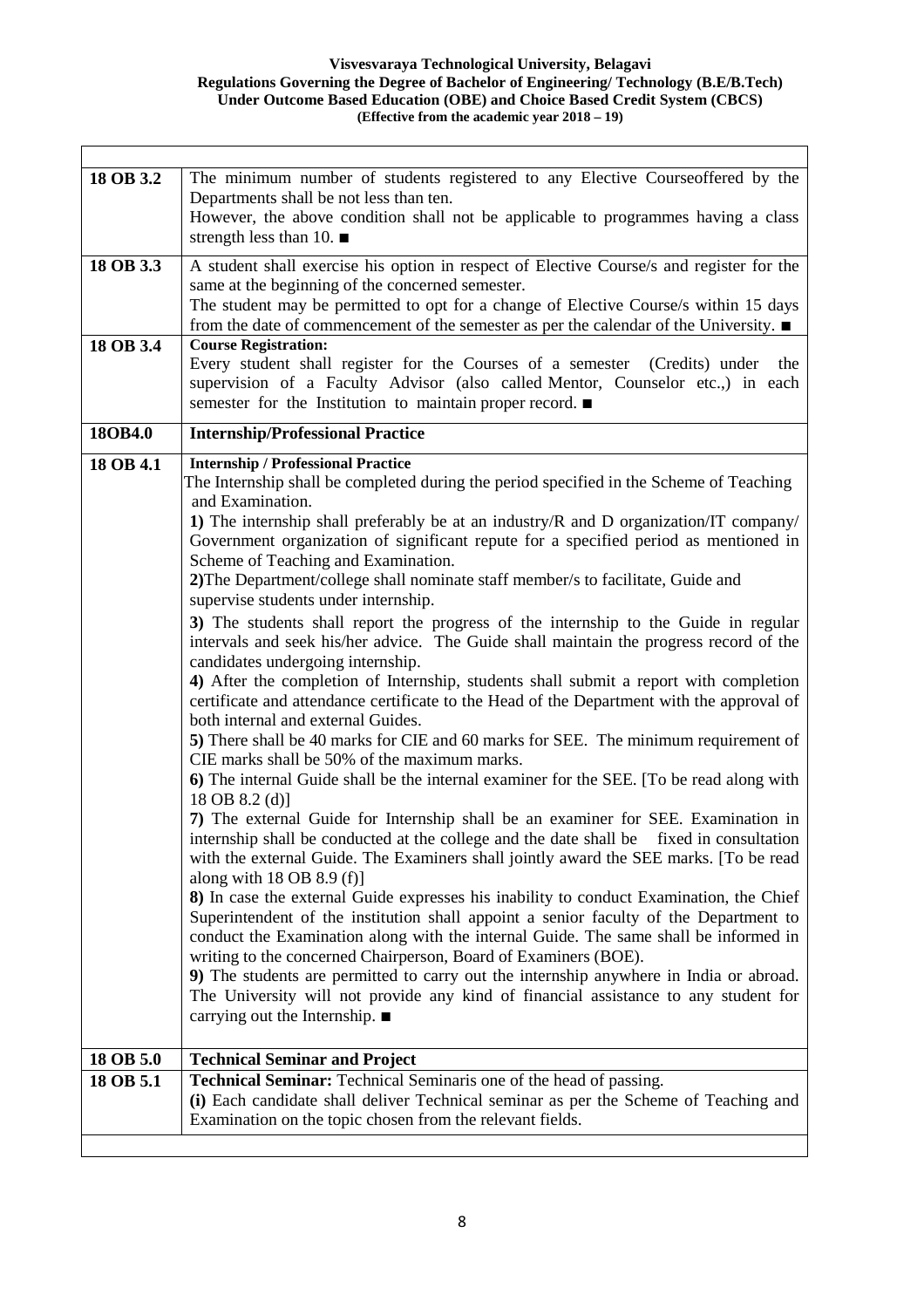$\overline{\phantom{a}}$ 

| 18OB5.1<br>(continued)<br>18OB5.2<br>18OB5.3<br>18OB 6.0<br>18OB 6.1 | (ii) The Head of the Department shall make an arrangement for conducting seminars through<br>concerned faculty members of the Department. The committee, constitutedfor the purpose by the<br>Head of the Department, shall award the CIE marks for the seminar. The committee shall consist<br>of twosenior faculty members of the Department and the senior most acting as the<br>Chairperson. [To be read along with 18 OB 8.2 (e)]. $\blacksquare$<br><b>Project:</b> Project (Mini and Main) is one of the head of passing.<br>Mini Project Work and Main ProjectWork shall preferably be batch wise, the strength of each<br>batch shall not exceed a maximum of four students.<br>Examination in Mini Project Work and Main Project Work shall be conducted batch-wise.■<br><b>Computation of SGPA and CGPA</b><br>(i) The University adopts absolute grading system wherein the marks are converted to grades,<br>and every semester results shall be declared with Semester Grade Point Average (SGPA)<br>and Cumulative Grade Point Average (CGPA). The CGPA will be calculated for every<br>semester, except for the first semester.<br>(ii) The grading system with the letter grades and the assigned range of marks under absolute |                                                                                                                                                                                                                                                                                                    |                     |                               |                                                                                    |                     |                   |             |  |
|----------------------------------------------------------------------|--------------------------------------------------------------------------------------------------------------------------------------------------------------------------------------------------------------------------------------------------------------------------------------------------------------------------------------------------------------------------------------------------------------------------------------------------------------------------------------------------------------------------------------------------------------------------------------------------------------------------------------------------------------------------------------------------------------------------------------------------------------------------------------------------------------------------------------------------------------------------------------------------------------------------------------------------------------------------------------------------------------------------------------------------------------------------------------------------------------------------------------------------------------------------------------------------------------------------------------------------|----------------------------------------------------------------------------------------------------------------------------------------------------------------------------------------------------------------------------------------------------------------------------------------------------|---------------------|-------------------------------|------------------------------------------------------------------------------------|---------------------|-------------------|-------------|--|
|                                                                      | grading system are as given below:                                                                                                                                                                                                                                                                                                                                                                                                                                                                                                                                                                                                                                                                                                                                                                                                                                                                                                                                                                                                                                                                                                                                                                                                               |                                                                                                                                                                                                                                                                                                    |                     |                               |                                                                                    |                     |                   |             |  |
|                                                                      | Level                                                                                                                                                                                                                                                                                                                                                                                                                                                                                                                                                                                                                                                                                                                                                                                                                                                                                                                                                                                                                                                                                                                                                                                                                                            | Outstanding                                                                                                                                                                                                                                                                                        | <b>Excellent</b>    | <b>Very Good</b>              | Good                                                                               | Above<br>Average    | Average           | Fail        |  |
|                                                                      | Letter Grade                                                                                                                                                                                                                                                                                                                                                                                                                                                                                                                                                                                                                                                                                                                                                                                                                                                                                                                                                                                                                                                                                                                                                                                                                                     | S                                                                                                                                                                                                                                                                                                  | A                   | B                             | $\mathcal{C}$                                                                      | D                   | E                 | F           |  |
|                                                                      | <b>Grade Points</b>                                                                                                                                                                                                                                                                                                                                                                                                                                                                                                                                                                                                                                                                                                                                                                                                                                                                                                                                                                                                                                                                                                                                                                                                                              | $\overline{10}$                                                                                                                                                                                                                                                                                    | 9                   | $\overline{8}$                | $\tau$                                                                             | $6\,$               | $\overline{4}$    | 00          |  |
|                                                                      | Percentage<br>of<br>Marks Scored                                                                                                                                                                                                                                                                                                                                                                                                                                                                                                                                                                                                                                                                                                                                                                                                                                                                                                                                                                                                                                                                                                                                                                                                                 | $\geq 90$                                                                                                                                                                                                                                                                                          | $<$ 90<br>$\geq 80$ | $\overline{<80}$<br>$\geq 70$ | $< 70\,$<br>$\geq 60$                                                              | $< 60$<br>$\geq$ 45 | < 45<br>$\geq 40$ | < 40        |  |
|                                                                      | in a Course                                                                                                                                                                                                                                                                                                                                                                                                                                                                                                                                                                                                                                                                                                                                                                                                                                                                                                                                                                                                                                                                                                                                                                                                                                      | $(90 - 100)$                                                                                                                                                                                                                                                                                       | $(80 - 89)$         | $(70 - 79)$                   | $(60 - 69)$                                                                        | $(45 - 59)$         | $(40 - 44)$       | $(0 - 39)$  |  |
| 18 OB 6.2                                                            | (iii) A student obtaining Grade F in a Course shall be considered failand is<br>reappear in the subsequent SEE. Whatever the letter grade secured by the student during his<br>/her reappearance shall be awarded. The number of attempts taken to clear Course/s shall be<br>indicated in the grade card. $\blacksquare$<br><b>Computation of SGPA and CGPA</b><br>The following expressions shall be used to compute the Semester Grade Point Average (SGPA)<br>and Cumulative Grade Point Average (CGPA) respectively:<br>SGPA<br>$CGPA =$                                                                                                                                                                                                                                                                                                                                                                                                                                                                                                                                                                                                                                                                                                    | $\Sigma$ [Course Credits $\times$ Grade Points] for all the Courses in that Semester<br>$\Sigma$ [Course Credits] for all the Courses in that Semester<br>$\Sigma$ [Course Credits $\times$ Grade Points] for all Courses excluding<br>$\sqrt{\sum [Course\ Credits\ }]$ for all Courses excluding |                     |                               | those with F grades until that Semester<br>those with F grades until that semester |                     |                   | required to |  |

Ι

 $\overline{\phantom{a}}$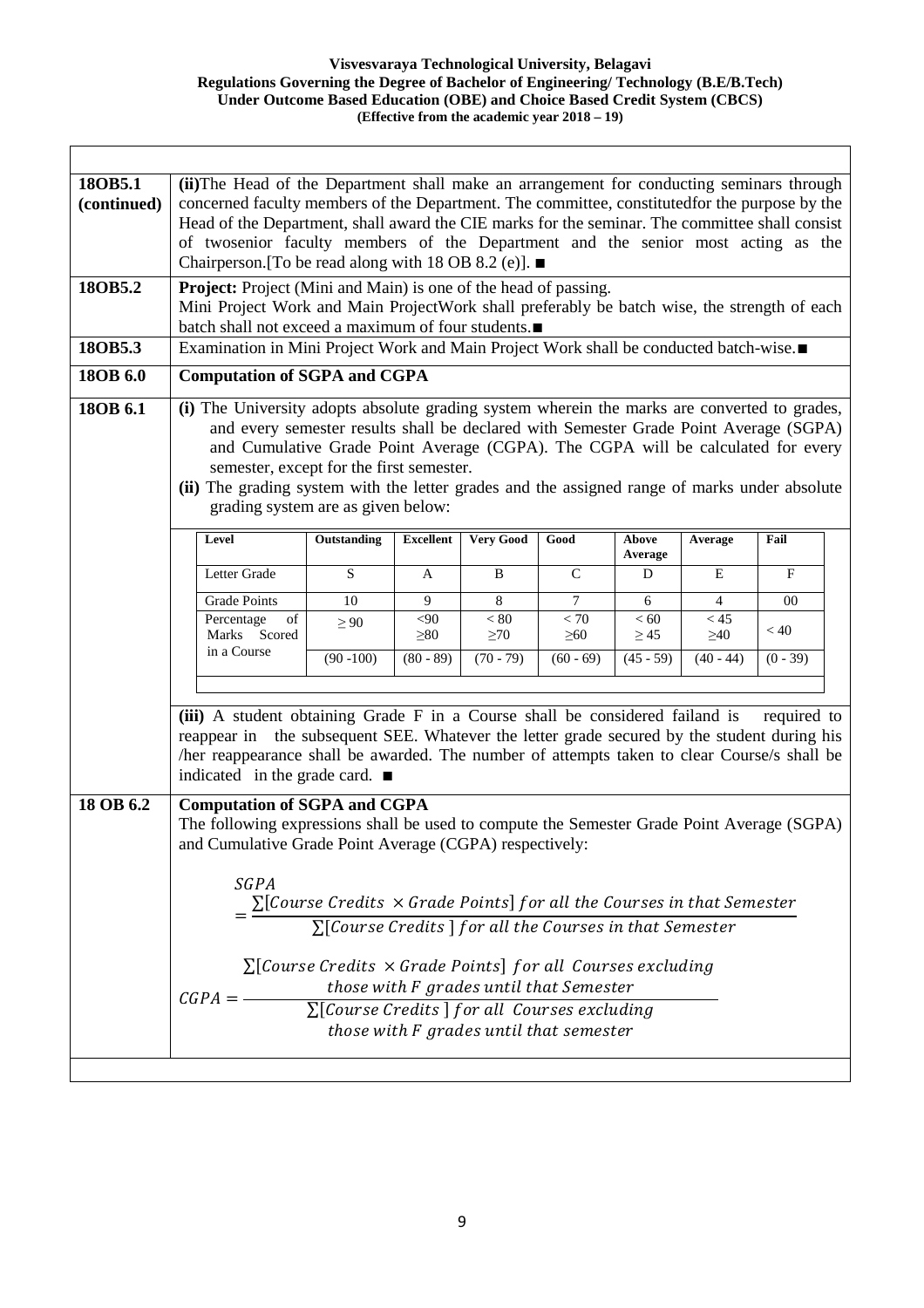| 18 OB 6.2   |                                                                                     |                                                                                         |                                                                                                                                                                                                                                                                                                 |                                                                                     |                                                                       |                                                                                                                              |                                                              |                                                           |            |             |
|-------------|-------------------------------------------------------------------------------------|-----------------------------------------------------------------------------------------|-------------------------------------------------------------------------------------------------------------------------------------------------------------------------------------------------------------------------------------------------------------------------------------------------|-------------------------------------------------------------------------------------|-----------------------------------------------------------------------|------------------------------------------------------------------------------------------------------------------------------|--------------------------------------------------------------|-----------------------------------------------------------|------------|-------------|
| (continued) | (a) SGPA and CGPA Calculations: An Illustrative Example for one academic year       |                                                                                         |                                                                                                                                                                                                                                                                                                 |                                                                                     |                                                                       |                                                                                                                              |                                                              |                                                           |            |             |
|             | $\begin{array}{c} \mbox{Semester} \\ (\mbox{Odd:1,E} \\ \mbox{ven:II}) \end{array}$ | Course<br><b>Number</b>                                                                 | Credits                                                                                                                                                                                                                                                                                         | Grade                                                                               | Grade<br>Points                                                       | Credit<br>Points                                                                                                             |                                                              |                                                           | SGPA, CGPA |             |
|             |                                                                                     | <b>XX101</b><br>XX102<br><b>XX103</b><br><b>XX104</b><br><b>XX105</b><br>XX106<br>Total | $5:0:0 = 5$<br>$3:2:0=5$<br>$3:0:0 = 3$<br>$0:1:1 = 2$<br>$4:1:0 = 5$<br>$5:0:0 = 5$<br>$25(18*)$<br>(18*): Total credits of the semester excluding the credits of the courses under F grade. Considered for                                                                                    | B<br>Absent(F)<br>$\bf A$<br>$\boldsymbol{\mathrm{F}}$<br>$\mathbf D$<br>E<br>Total | 8<br>$\boldsymbol{0}$<br>9<br>$\boldsymbol{0}$<br>6<br>$\overline{4}$ | $5 \times 8$<br>$5 \times 0 = 00$<br>$3 \times 9 = 27$<br>$2 \times 0 = 00$<br>$5 \times 6 = 30$<br>$5 \times 4 = 20$<br>117 |                                                              | $SGPA = \frac{117}{25} = 4.68$                            |            |             |
|             | $\mathbf{I}$<br>$\mathbf{I}$<br>П                                                   | <b>XX107</b><br><b>XX108</b><br><b>XX109</b>                                            | the calculation of CGPA of the two consecutive semesters under consideration.<br>$3:1:1 = 5$<br>$4:0:0 = 4$<br>$3:0:0 = 3$                                                                                                                                                                      | C<br>$\, {\bf B}$<br>D                                                              | 7<br>8<br>6                                                           | $5 \times 7 = 35$<br>$4 \times 8 = 32$<br>$3 \times 6 = 18$                                                                  |                                                              | $SGPA = \frac{157}{25} = 6.28$                            |            |             |
|             | $\mathbf H$<br>$\mathbf{I}$<br>П<br>$\mathbf{I}$                                    | XX110<br><b>XX111</b><br><b>XX112</b><br>XX113<br>Total                                 | $4:1:0=5$<br>$2:1:1 = 4$<br>$2:0:0 = 2$<br>$0:2:0=2$<br>$25(23*)$                                                                                                                                                                                                                               | ${\bf E}$<br>$\rm A$<br>F<br>B                                                      | 4<br>9<br>$\mathbf{0}$<br>8<br>Total                                  | $5 \times 4 = 20$<br>157                                                                                                     | $4 \times 9 = 36$<br>$\frac{2\times 0 = 00}{2\times 8 = 16}$ | CGPA<br>$=\frac{(117+157)}{18+23}$<br>$= 274/41 = 6.68$   |            |             |
|             |                                                                                     |                                                                                         | (23*): Total credits of the semester excluding the credits of the courses under F grade. Considered for<br>the calculation of CGPA of the two consecutive semesters under consideration.<br>If the Student secures letter grades as detailed below after reappearance to SEE, then the SGPA and |                                                                                     |                                                                       |                                                                                                                              |                                                              |                                                           |            |             |
|             | I                                                                                   | <b>XX102</b>                                                                            | CGPA shall be calculated as indicated below.<br>$3:2:0 = 5$                                                                                                                                                                                                                                     | D                                                                                   | 6                                                                     |                                                                                                                              | $5 \times 6 = 30$                                            | SGPA (I Semester)                                         |            |             |
|             | $\mathbf I$                                                                         | <b>XX104</b>                                                                            | $0:1:1 = 2$                                                                                                                                                                                                                                                                                     | $\mathcal{C}$                                                                       | $\tau$                                                                | $2 \times 7 = 14$                                                                                                            |                                                              | $= (117 + 30 + 14)$                                       |            | /25         |
|             | $\mathbf{I}$                                                                        | XX112                                                                                   | $2:0:0 = 2$                                                                                                                                                                                                                                                                                     | D                                                                                   | 6                                                                     | $2 \times 6$<br>$= 12$                                                                                                       |                                                              | SGPA (II Semester)<br>$=(157+12)/25$<br>$= 169/25 = 6.76$ |            |             |
|             |                                                                                     |                                                                                         | CGPA at the end of the academic year after passing all the Courses of the two<br>$consecutive$ semesters under consideration $=$                                                                                                                                                                |                                                                                     |                                                                       |                                                                                                                              |                                                              | $(6.44 \times 25 + 6.76 \times 25)$                       |            |             |
|             |                                                                                     |                                                                                         | $= 6.60$                                                                                                                                                                                                                                                                                        |                                                                                     |                                                                       |                                                                                                                              | 50                                                           |                                                           |            |             |
|             |                                                                                     |                                                                                         | (b) CGPA Calculation of the Programme: An Illustrative Example                                                                                                                                                                                                                                  |                                                                                     |                                                                       |                                                                                                                              |                                                              |                                                           |            |             |
|             | <b>Semester</b>                                                                     |                                                                                         | $\mathbf I$                                                                                                                                                                                                                                                                                     | $\mathbf{I}$                                                                        | Ш                                                                     | IV                                                                                                                           | $\mathbf{V}$                                                 | VI                                                        | VII        | <b>VIII</b> |
|             |                                                                                     | Credits of the semester                                                                 | 20                                                                                                                                                                                                                                                                                              | 20                                                                                  | 24                                                                    | 24                                                                                                                           | 25                                                           | 24                                                        | 20         | 18          |
|             | <b>SGPA</b>                                                                         |                                                                                         | 7.00                                                                                                                                                                                                                                                                                            | 8.50                                                                                | 9.20                                                                  | 6.86                                                                                                                         | 8.18                                                         | 7.73                                                      | 8.68       | 9.40        |
|             | <b>CGPA</b><br>$= 8.16$                                                             | п                                                                                       | $(20 \times 7.00 + 20 \times 8.50 + 24 \times 9.20 + 24 \times 6.86 + 25 \times 8.18 + 24 \times 7.73 + 20 \times 8.68 + 18 \times 9.40)$                                                                                                                                                       |                                                                                     | 175                                                                   |                                                                                                                              |                                                              |                                                           |            |             |
| 18 OB 6.3   | issued. $\blacksquare$                                                              |                                                                                         | Grade Card: Based on the secured letter grades, grade points, SGPA and CGPA, a grade card for<br>each semester and a consolidated grade card indicating the performance in all semesters shall be                                                                                               |                                                                                     |                                                                       |                                                                                                                              |                                                              |                                                           |            |             |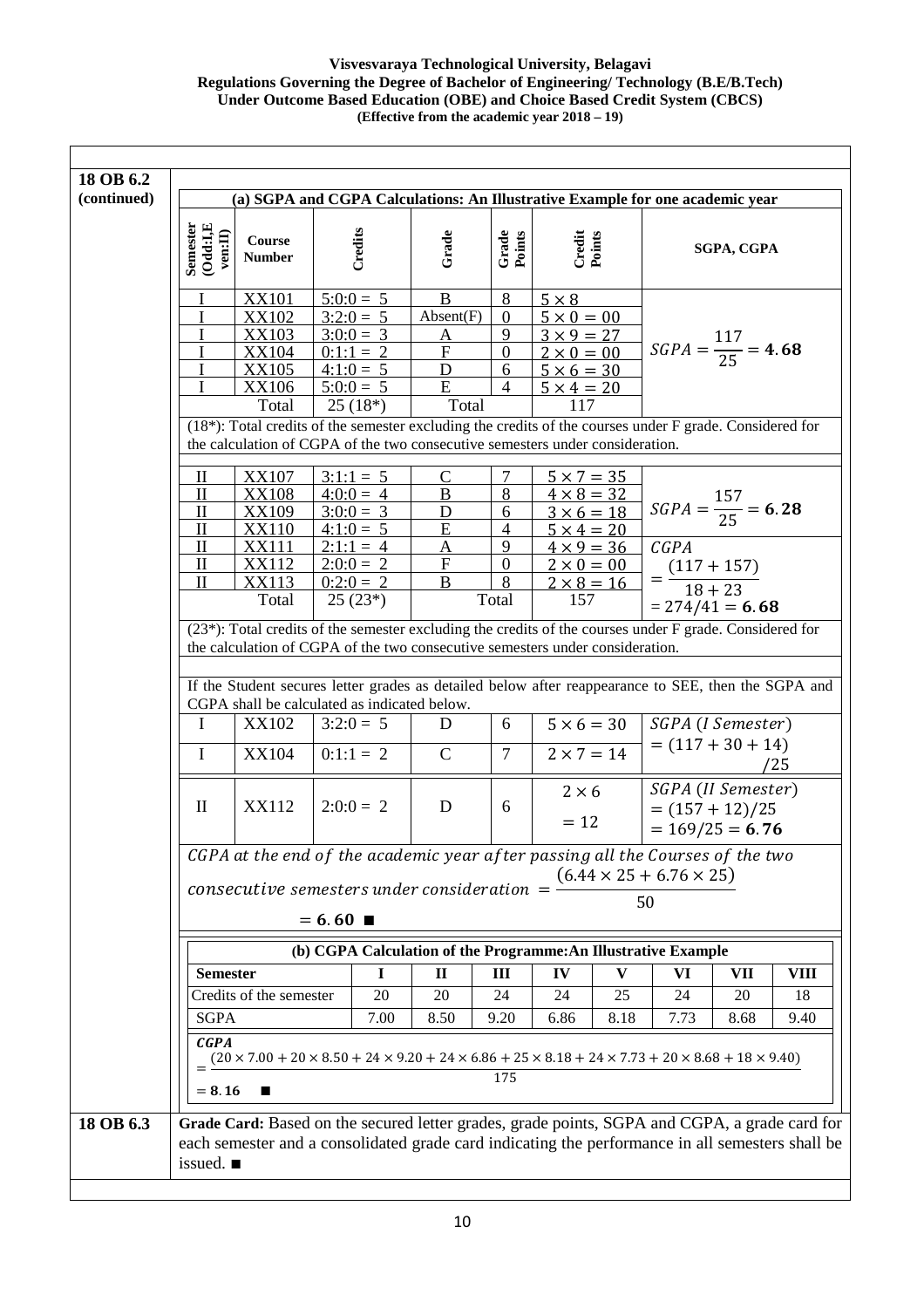| 18OB 7.0  | <b>Conversions of CGPA into Percentage of marks and Class Equivalence</b>                                                                                                                          |
|-----------|----------------------------------------------------------------------------------------------------------------------------------------------------------------------------------------------------|
| 18OB 7.1  | Conversion Formula for the conversion of CGPA into percentage is given below.                                                                                                                      |
|           | Percentage of marks secured, $P = [CGPA \text{ Earned - } 0.75] \times 10$                                                                                                                         |
|           | <b>Illustration for aCGPA of 8.20:</b>                                                                                                                                                             |
| 18OB 7.2  | P = [CGPA Earned 8.20 - 0.75] × 10 = 74.5 %■<br><b>Class Equivalence:</b>                                                                                                                          |
|           | Subsequent to the conversion of final CGPA, after successful completion of the Programme, into                                                                                                     |
|           | percentage of marks (P), a graduating student is reckoned to have passed in                                                                                                                        |
|           | (i) First Class with Distinction (FCD) if $P \ge 70\%$                                                                                                                                             |
|           | (ii) First Class (FC) if $P \ge 60\%$ but <70% and                                                                                                                                                 |
|           | (iii) Second Class (SC) if $P < 60\%$ .                                                                                                                                                            |
| 18OB8.0   | <b>Continuous Internal Evaluation, Semester End Evaluation and minimum standards</b>                                                                                                               |
| 18OB8.1   | <b>Continuous Internal Evaluation Marks:</b>                                                                                                                                                       |
|           | (a) Except for Vyavaharika Kannada (Kannada for communication)/Aadalitha Kannada                                                                                                                   |
|           | (Kannada for Administration), Technical seminar and Project work phase -1, the CIE marks for                                                                                                       |
|           | all credit Courses, shall be 40.                                                                                                                                                                   |
|           | (b) Minimum CIE marks for all theory Courses shall be 40 % of the marks prescribed for                                                                                                             |
|           | Continuous Internal Evaluation <i>i.e.</i> , 16 marks.                                                                                                                                             |
|           | (c)Minimum CIE marks for Practical/Mini-project / Internship/Technical Seminar/Project work                                                                                                        |
|           | - Phase 2 shall be 50 % of the maximum marks i.e., 20 marks.<br>(d) The CIE marks for Vyavaharika Kannada (Kannada for communication)/Aadalitha Kannada                                            |
|           | (Kannada for Administration), Technical seminar and Project work phase -1 shall be 100.                                                                                                            |
|           | (e) Minimum CIE marks for Vyavaharika Kannada (Kannada for communication)/Aadalitha                                                                                                                |
|           | Kannada (Kannada for Administration)shall be 40 % of the marks prescribed for Continuous                                                                                                           |
|           | Internal Evaluation i.e., 40 marks.                                                                                                                                                                |
|           | (f) Minimum CIE marks for Project work – Phase 1 and Technical seminar shall be 50 % of the                                                                                                        |
|           | maximum marks i.e., 50 marks.                                                                                                                                                                      |
|           | (g) Minimum CIE marks for Additional Mathematics I and II, and the courses (Engineering                                                                                                            |
|           | Graphics and Elements of Civil Engineering and Mechanics of the First Year Engineering)                                                                                                            |
|           | to be completed by BS.c graduates under lateral entry shall be 40 % of the marks prescribed for<br>Continuous Internal Evaluation i.e., 16 marks.■                                                 |
| 18 OB 8.2 | <b>Continuous Internal Evaluation Procedure:</b> [To be read along with 18 OB 8.1 and 8.3]                                                                                                         |
|           | (a) Theory Courses:                                                                                                                                                                                |
|           | (i) CIE Marks in each theory Course [including "Technical English I and II", "Constitution of                                                                                                      |
|           | India, Professional Ethics and Human Rights", "Environmental Studies", "Additional                                                                                                                 |
|           | Mathematics I and II", and the courses (Engineering Graphics and Elements of Civil                                                                                                                 |
|           | Engineering and Mechanics of the First Year Engineering) to be completed by B.Sc graduates                                                                                                         |
|           | under lateral entry] shall be the sum of marks prescribed for tests and assignments. Marks                                                                                                         |
|           | prescribed for tests shall be 30 and that for assignments 10.                                                                                                                                      |
|           | (ii) The CIE marks awarded for tests in the theory Course/sshall be based on three tests generally<br>conducted at the end of fifth, tenth and fifteenth week of each semester. Each test shall be |
|           | conducted for a maximum of 50 marks and the final test marks shall be the average of three                                                                                                         |
|           | tests, proportionately reduced to a maximum of 30 marks.                                                                                                                                           |
|           | (iii) The remaining 10 marks shall be awarded based on the evaluation of assignments/unit                                                                                                          |
|           | tests/written quizzes that support to cover both lower and higher order thinking skills as per                                                                                                     |
|           | Bloom's Revised Taxonomy and Course/programme outcomes.                                                                                                                                            |
|           | (iv) Final marks awarded shall be the sum of 18OB 8.2 (a) (ii) and (iii) for a maximum of 40                                                                                                       |
|           | marks.                                                                                                                                                                                             |
|           |                                                                                                                                                                                                    |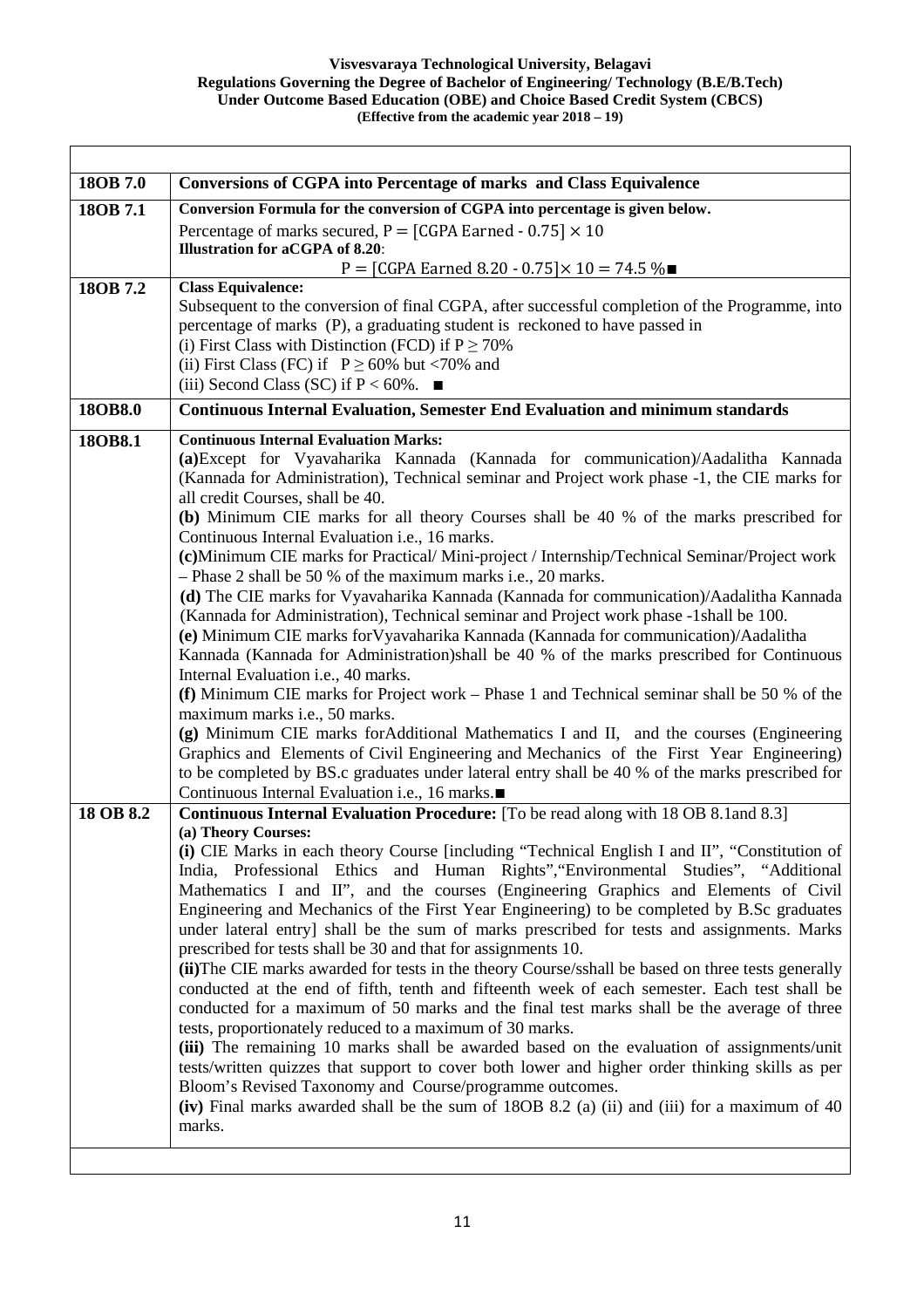| 18 OB 8.2<br>(v) The candidates shall write the tests, assignments/unit-tests /written quizzes in Blue Books<br>(continued)<br>which shall be preserved by the Principal/ Head of the Department for at least six<br>months after the announcement of University results and shall be made available for<br>verification at the direction of the Registrar (Evaluation).<br>(b) Drawing/Field work Courses:<br>(i) The CIE marks awarded for I year Engineering Graphics Course shall be based on<br>(a) Class work for 24 marks (sketching and Computer Aided Engineering Drawing).<br>(b) Two Tests conducted in the same pattern as that of SEE for 16 marks (The marks secured<br>Can be taken as best of the two tests).<br>(ii) The CIE marks awarded for higher semester Drawings/ Design Drawings offered by various<br>branches shall be based on the evaluation of the sheets and one test in the ratio 60:40.<br>(iii) The CIE marks awarded for field work (like Surveying Practice) shall be based on the<br>evaluation of the associated field work and one test in the ratio 60:40.<br>(c) Practical Courses<br>The CIE marks awarded in case of Practical, shall be based on the weekly evaluation of<br>laboratory journals/ reports after the conduction of every experiment and one practical test in the<br>ratio 60:40.<br>(d) Internship<br>The CIE marks awarded for internship, shall be based on the evaluation of Internship Report,<br>Presentation skill and Question and Answer session in the ratio 50:25:25.<br>(e) Technical Seminar |
|----------------------------------------------------------------------------------------------------------------------------------------------------------------------------------------------------------------------------------------------------------------------------------------------------------------------------------------------------------------------------------------------------------------------------------------------------------------------------------------------------------------------------------------------------------------------------------------------------------------------------------------------------------------------------------------------------------------------------------------------------------------------------------------------------------------------------------------------------------------------------------------------------------------------------------------------------------------------------------------------------------------------------------------------------------------------------------------------------------------------------------------------------------------------------------------------------------------------------------------------------------------------------------------------------------------------------------------------------------------------------------------------------------------------------------------------------------------------------------------------------------------------------------------------------------------------|
|                                                                                                                                                                                                                                                                                                                                                                                                                                                                                                                                                                                                                                                                                                                                                                                                                                                                                                                                                                                                                                                                                                                                                                                                                                                                                                                                                                                                                                                                                                                                                                      |
|                                                                                                                                                                                                                                                                                                                                                                                                                                                                                                                                                                                                                                                                                                                                                                                                                                                                                                                                                                                                                                                                                                                                                                                                                                                                                                                                                                                                                                                                                                                                                                      |
|                                                                                                                                                                                                                                                                                                                                                                                                                                                                                                                                                                                                                                                                                                                                                                                                                                                                                                                                                                                                                                                                                                                                                                                                                                                                                                                                                                                                                                                                                                                                                                      |
|                                                                                                                                                                                                                                                                                                                                                                                                                                                                                                                                                                                                                                                                                                                                                                                                                                                                                                                                                                                                                                                                                                                                                                                                                                                                                                                                                                                                                                                                                                                                                                      |
|                                                                                                                                                                                                                                                                                                                                                                                                                                                                                                                                                                                                                                                                                                                                                                                                                                                                                                                                                                                                                                                                                                                                                                                                                                                                                                                                                                                                                                                                                                                                                                      |
|                                                                                                                                                                                                                                                                                                                                                                                                                                                                                                                                                                                                                                                                                                                                                                                                                                                                                                                                                                                                                                                                                                                                                                                                                                                                                                                                                                                                                                                                                                                                                                      |
|                                                                                                                                                                                                                                                                                                                                                                                                                                                                                                                                                                                                                                                                                                                                                                                                                                                                                                                                                                                                                                                                                                                                                                                                                                                                                                                                                                                                                                                                                                                                                                      |
|                                                                                                                                                                                                                                                                                                                                                                                                                                                                                                                                                                                                                                                                                                                                                                                                                                                                                                                                                                                                                                                                                                                                                                                                                                                                                                                                                                                                                                                                                                                                                                      |
|                                                                                                                                                                                                                                                                                                                                                                                                                                                                                                                                                                                                                                                                                                                                                                                                                                                                                                                                                                                                                                                                                                                                                                                                                                                                                                                                                                                                                                                                                                                                                                      |
|                                                                                                                                                                                                                                                                                                                                                                                                                                                                                                                                                                                                                                                                                                                                                                                                                                                                                                                                                                                                                                                                                                                                                                                                                                                                                                                                                                                                                                                                                                                                                                      |
|                                                                                                                                                                                                                                                                                                                                                                                                                                                                                                                                                                                                                                                                                                                                                                                                                                                                                                                                                                                                                                                                                                                                                                                                                                                                                                                                                                                                                                                                                                                                                                      |
|                                                                                                                                                                                                                                                                                                                                                                                                                                                                                                                                                                                                                                                                                                                                                                                                                                                                                                                                                                                                                                                                                                                                                                                                                                                                                                                                                                                                                                                                                                                                                                      |
|                                                                                                                                                                                                                                                                                                                                                                                                                                                                                                                                                                                                                                                                                                                                                                                                                                                                                                                                                                                                                                                                                                                                                                                                                                                                                                                                                                                                                                                                                                                                                                      |
|                                                                                                                                                                                                                                                                                                                                                                                                                                                                                                                                                                                                                                                                                                                                                                                                                                                                                                                                                                                                                                                                                                                                                                                                                                                                                                                                                                                                                                                                                                                                                                      |
|                                                                                                                                                                                                                                                                                                                                                                                                                                                                                                                                                                                                                                                                                                                                                                                                                                                                                                                                                                                                                                                                                                                                                                                                                                                                                                                                                                                                                                                                                                                                                                      |
|                                                                                                                                                                                                                                                                                                                                                                                                                                                                                                                                                                                                                                                                                                                                                                                                                                                                                                                                                                                                                                                                                                                                                                                                                                                                                                                                                                                                                                                                                                                                                                      |
|                                                                                                                                                                                                                                                                                                                                                                                                                                                                                                                                                                                                                                                                                                                                                                                                                                                                                                                                                                                                                                                                                                                                                                                                                                                                                                                                                                                                                                                                                                                                                                      |
|                                                                                                                                                                                                                                                                                                                                                                                                                                                                                                                                                                                                                                                                                                                                                                                                                                                                                                                                                                                                                                                                                                                                                                                                                                                                                                                                                                                                                                                                                                                                                                      |
|                                                                                                                                                                                                                                                                                                                                                                                                                                                                                                                                                                                                                                                                                                                                                                                                                                                                                                                                                                                                                                                                                                                                                                                                                                                                                                                                                                                                                                                                                                                                                                      |
|                                                                                                                                                                                                                                                                                                                                                                                                                                                                                                                                                                                                                                                                                                                                                                                                                                                                                                                                                                                                                                                                                                                                                                                                                                                                                                                                                                                                                                                                                                                                                                      |
|                                                                                                                                                                                                                                                                                                                                                                                                                                                                                                                                                                                                                                                                                                                                                                                                                                                                                                                                                                                                                                                                                                                                                                                                                                                                                                                                                                                                                                                                                                                                                                      |
|                                                                                                                                                                                                                                                                                                                                                                                                                                                                                                                                                                                                                                                                                                                                                                                                                                                                                                                                                                                                                                                                                                                                                                                                                                                                                                                                                                                                                                                                                                                                                                      |
| The CIE marks awarded for Technical Seminar, shall be based on the evaluation of Seminar                                                                                                                                                                                                                                                                                                                                                                                                                                                                                                                                                                                                                                                                                                                                                                                                                                                                                                                                                                                                                                                                                                                                                                                                                                                                                                                                                                                                                                                                             |
| Report, Presentation skill and Question and Answer session in the ratio 50:25:25.                                                                                                                                                                                                                                                                                                                                                                                                                                                                                                                                                                                                                                                                                                                                                                                                                                                                                                                                                                                                                                                                                                                                                                                                                                                                                                                                                                                                                                                                                    |
| (f) Mini - Project<br>The CIE marks awarded for Mini - Project, shall be based on the evaluation of Mini - Project                                                                                                                                                                                                                                                                                                                                                                                                                                                                                                                                                                                                                                                                                                                                                                                                                                                                                                                                                                                                                                                                                                                                                                                                                                                                                                                                                                                                                                                   |
| Report, Project Presentation skill and Question and Answer session in the ratio 50:25:25. The                                                                                                                                                                                                                                                                                                                                                                                                                                                                                                                                                                                                                                                                                                                                                                                                                                                                                                                                                                                                                                                                                                                                                                                                                                                                                                                                                                                                                                                                        |
| marks awarded for Mini - Project report shall be the same for all the batch mates.                                                                                                                                                                                                                                                                                                                                                                                                                                                                                                                                                                                                                                                                                                                                                                                                                                                                                                                                                                                                                                                                                                                                                                                                                                                                                                                                                                                                                                                                                   |
| (g) Main Project Work                                                                                                                                                                                                                                                                                                                                                                                                                                                                                                                                                                                                                                                                                                                                                                                                                                                                                                                                                                                                                                                                                                                                                                                                                                                                                                                                                                                                                                                                                                                                                |
| (i) Project Work Phase - 1                                                                                                                                                                                                                                                                                                                                                                                                                                                                                                                                                                                                                                                                                                                                                                                                                                                                                                                                                                                                                                                                                                                                                                                                                                                                                                                                                                                                                                                                                                                                           |
| The CIE marks awarded for project work phase -1, shall be based on the evaluation of project                                                                                                                                                                                                                                                                                                                                                                                                                                                                                                                                                                                                                                                                                                                                                                                                                                                                                                                                                                                                                                                                                                                                                                                                                                                                                                                                                                                                                                                                         |
| work phase -1 Report, Project Presentation skill and Question and Answer session in the ratio                                                                                                                                                                                                                                                                                                                                                                                                                                                                                                                                                                                                                                                                                                                                                                                                                                                                                                                                                                                                                                                                                                                                                                                                                                                                                                                                                                                                                                                                        |
| 50:25:25. The marks awarded for the Project report shall be the same for all the batch mates.                                                                                                                                                                                                                                                                                                                                                                                                                                                                                                                                                                                                                                                                                                                                                                                                                                                                                                                                                                                                                                                                                                                                                                                                                                                                                                                                                                                                                                                                        |
| (ii) Project Work Phase - 2                                                                                                                                                                                                                                                                                                                                                                                                                                                                                                                                                                                                                                                                                                                                                                                                                                                                                                                                                                                                                                                                                                                                                                                                                                                                                                                                                                                                                                                                                                                                          |
| The CIE marks awarded for project work phase -2, shall be based on the evaluation of project                                                                                                                                                                                                                                                                                                                                                                                                                                                                                                                                                                                                                                                                                                                                                                                                                                                                                                                                                                                                                                                                                                                                                                                                                                                                                                                                                                                                                                                                         |
| work phase -2 Report, Project Presentation skill and Question and Answer session in the ratio                                                                                                                                                                                                                                                                                                                                                                                                                                                                                                                                                                                                                                                                                                                                                                                                                                                                                                                                                                                                                                                                                                                                                                                                                                                                                                                                                                                                                                                                        |
| 50:25:25. The marks awarded for Project report shall be the same for all the batch mates.                                                                                                                                                                                                                                                                                                                                                                                                                                                                                                                                                                                                                                                                                                                                                                                                                                                                                                                                                                                                                                                                                                                                                                                                                                                                                                                                                                                                                                                                            |
| (h) Vyavaharika Kannada (Kannada for communication)/Aadalitha Kannada (Kannada for                                                                                                                                                                                                                                                                                                                                                                                                                                                                                                                                                                                                                                                                                                                                                                                                                                                                                                                                                                                                                                                                                                                                                                                                                                                                                                                                                                                                                                                                                   |
| Administration)                                                                                                                                                                                                                                                                                                                                                                                                                                                                                                                                                                                                                                                                                                                                                                                                                                                                                                                                                                                                                                                                                                                                                                                                                                                                                                                                                                                                                                                                                                                                                      |
| (i) CIE Marks in Vyavaharika Kannada (Kannada for communication)/Aadalitha Kannada                                                                                                                                                                                                                                                                                                                                                                                                                                                                                                                                                                                                                                                                                                                                                                                                                                                                                                                                                                                                                                                                                                                                                                                                                                                                                                                                                                                                                                                                                   |
| (Kannada for Administration) shall be the sum of marks prescribed for tests and assignments.                                                                                                                                                                                                                                                                                                                                                                                                                                                                                                                                                                                                                                                                                                                                                                                                                                                                                                                                                                                                                                                                                                                                                                                                                                                                                                                                                                                                                                                                         |
| Marks prescribed for tests shall be 75 and that for assignments be 25.                                                                                                                                                                                                                                                                                                                                                                                                                                                                                                                                                                                                                                                                                                                                                                                                                                                                                                                                                                                                                                                                                                                                                                                                                                                                                                                                                                                                                                                                                               |
| (ii) The CIE marks awarded for the tests shall be based on three tests generally conducted at the                                                                                                                                                                                                                                                                                                                                                                                                                                                                                                                                                                                                                                                                                                                                                                                                                                                                                                                                                                                                                                                                                                                                                                                                                                                                                                                                                                                                                                                                    |
| end of fifth, tenth and fifteenth week of each semester. Each test shall be conducted for a                                                                                                                                                                                                                                                                                                                                                                                                                                                                                                                                                                                                                                                                                                                                                                                                                                                                                                                                                                                                                                                                                                                                                                                                                                                                                                                                                                                                                                                                          |
| maximum of 25 marks and the final CIE marks shall be the sum of the marks of all the three                                                                                                                                                                                                                                                                                                                                                                                                                                                                                                                                                                                                                                                                                                                                                                                                                                                                                                                                                                                                                                                                                                                                                                                                                                                                                                                                                                                                                                                                           |
| tests.                                                                                                                                                                                                                                                                                                                                                                                                                                                                                                                                                                                                                                                                                                                                                                                                                                                                                                                                                                                                                                                                                                                                                                                                                                                                                                                                                                                                                                                                                                                                                               |
| (iii) The remaining 25 marks shall be awarded based on the evaluation of assignments/unit                                                                                                                                                                                                                                                                                                                                                                                                                                                                                                                                                                                                                                                                                                                                                                                                                                                                                                                                                                                                                                                                                                                                                                                                                                                                                                                                                                                                                                                                            |
| tests/written quizzes that support to cover both lower and higher order thinking skills as per                                                                                                                                                                                                                                                                                                                                                                                                                                                                                                                                                                                                                                                                                                                                                                                                                                                                                                                                                                                                                                                                                                                                                                                                                                                                                                                                                                                                                                                                       |
| Bloom's Revised Taxonomy and Course/programme outcomes.                                                                                                                                                                                                                                                                                                                                                                                                                                                                                                                                                                                                                                                                                                                                                                                                                                                                                                                                                                                                                                                                                                                                                                                                                                                                                                                                                                                                                                                                                                              |
| (iv) Final marks awarded shall be the sum of 180B 8.2 (h) (ii) and (iii) for a maximum of 100                                                                                                                                                                                                                                                                                                                                                                                                                                                                                                                                                                                                                                                                                                                                                                                                                                                                                                                                                                                                                                                                                                                                                                                                                                                                                                                                                                                                                                                                        |
| marks.                                                                                                                                                                                                                                                                                                                                                                                                                                                                                                                                                                                                                                                                                                                                                                                                                                                                                                                                                                                                                                                                                                                                                                                                                                                                                                                                                                                                                                                                                                                                                               |
| <u>(v)The candidates shall write the tests assignments/unit.tests/written.quizzes.in Rlue Rooks</u>                                                                                                                                                                                                                                                                                                                                                                                                                                                                                                                                                                                                                                                                                                                                                                                                                                                                                                                                                                                                                                                                                                                                                                                                                                                                                                                                                                                                                                                                  |
|                                                                                                                                                                                                                                                                                                                                                                                                                                                                                                                                                                                                                                                                                                                                                                                                                                                                                                                                                                                                                                                                                                                                                                                                                                                                                                                                                                                                                                                                                                                                                                      |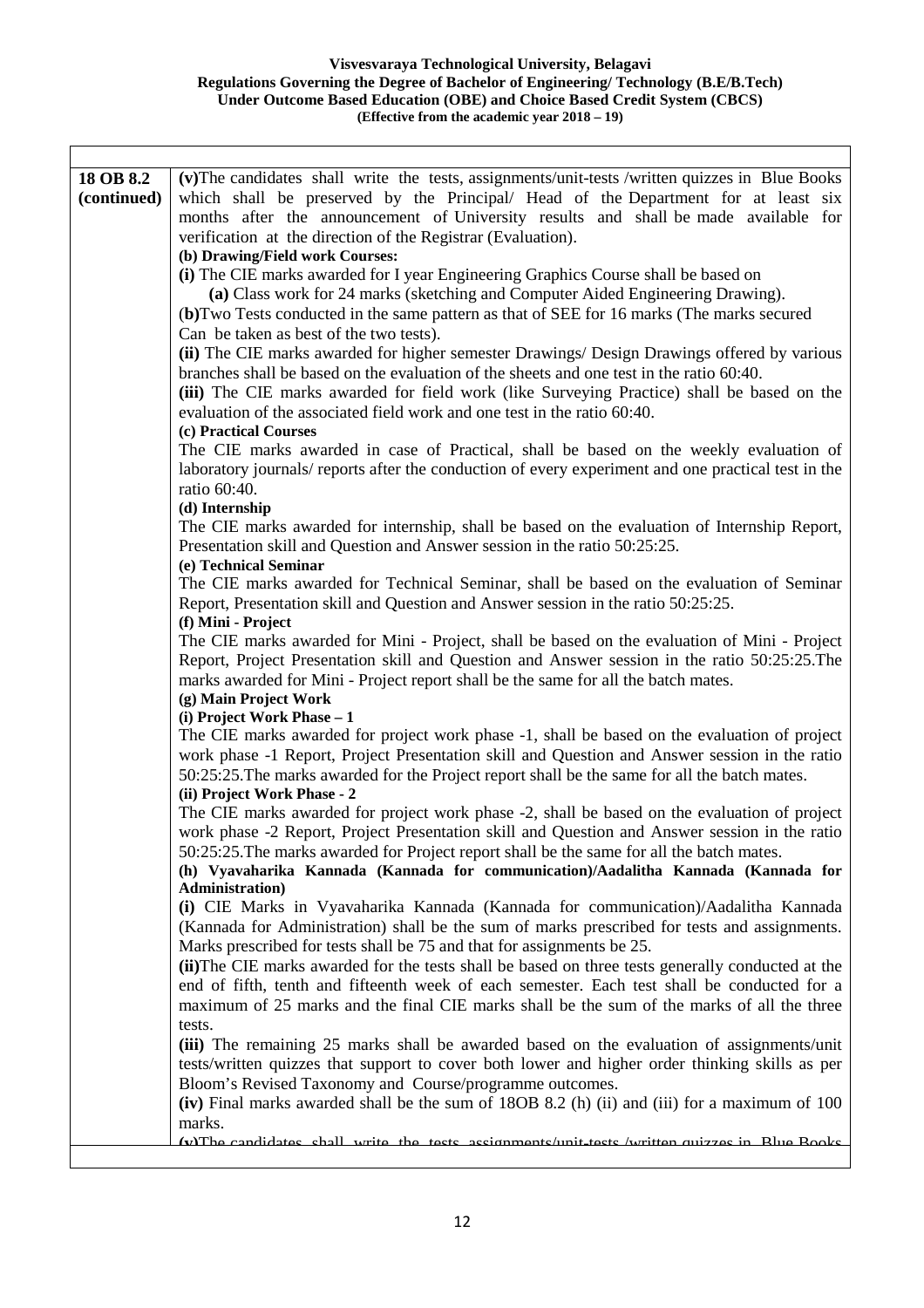٦

 $\Gamma$ 

| 18 OB 8.2   | after the announcement of University results and shall be made available for verification                                                                                                                                                                                                                                                                                                                                                                                                    |
|-------------|----------------------------------------------------------------------------------------------------------------------------------------------------------------------------------------------------------------------------------------------------------------------------------------------------------------------------------------------------------------------------------------------------------------------------------------------------------------------------------------------|
| (continued) | at the direction of the Registrar (Evaluation). $\blacksquare$                                                                                                                                                                                                                                                                                                                                                                                                                               |
| 18 OB 8.3   | (a) The CIE marks in the case of Internship/Technical Seminar/Mini-Project and Project Work<br>Phase 1 and 2 shall be awarded by a committee consisting of the Head of the concerned<br>Department and two senior faculty members of the Department, one of whom shall be the                                                                                                                                                                                                                |
|             | Guide.                                                                                                                                                                                                                                                                                                                                                                                                                                                                                       |
|             | (b) A committee constituted by the Head of the Department of Humanities and Social Science<br>shall award the CIE marks for the Course Vyavaharika Kannada (Kannada forcommunication)/                                                                                                                                                                                                                                                                                                       |
|             | Aadalitha Kannada (Kannada for Administration). The committee shall consist of two senior<br>faculty members of the Department and the senior most acting as the Chairperson. ■                                                                                                                                                                                                                                                                                                              |
| 18 OB 8.4   | (i) Students failing to secure the minimum percentage of CIE marks of any Course/sshall not be<br>eligible for the SEE conducted by the University and they shall be considered as fail in that<br>Course /those Courses. However, they can appear for University examinations conducted in<br>other Courses of the same semester and backlog Course/s if any.                                                                                                                               |
|             | (ii) Improvement in CIE marks shall not be allowed during the current semester.                                                                                                                                                                                                                                                                                                                                                                                                              |
|             | (iii)Students who have satisfied the attendance requirement but not the CIE requirements are<br>permitted to register afresh and appear for SEE after satisfying the CIE requirements in the same                                                                                                                                                                                                                                                                                            |
|             | Course/s (with or without satisfying the attendance requirement) when offered during subsequent                                                                                                                                                                                                                                                                                                                                                                                              |
|             | semester/s.                                                                                                                                                                                                                                                                                                                                                                                                                                                                                  |
|             | $(iv)$ The Course/s when repeated are considered as attempts. $\blacksquare$                                                                                                                                                                                                                                                                                                                                                                                                                 |
| 18OB8.5     | CIE marks of those students, who come under 18OB8.4, shall be sent separately to the Registrar                                                                                                                                                                                                                                                                                                                                                                                               |
|             | (Evaluation). $\blacksquare$                                                                                                                                                                                                                                                                                                                                                                                                                                                                 |
| 18 OB 8.6   | The final list, incorporating corrections (if any) of CIE marks awarded to the students in the<br>Theory/Practical/Internship/ Technical Seminar / Mini – Project/Project work –phase 1 and 2,                                                                                                                                                                                                                                                                                               |
|             | shall be displayed on the notice board of the college much before the closure of the semester.<br>The institution shall enter the CIE marks of each semester in the format of the VTU online CIE<br>marks portal and submit a certified copy of the same to the University Examination Section<br>within the stipulated date notified by University. Every page of the CIE marks sheet shall bear<br>the signatures of the concerned Teacher/Teachers, Head of the Department and Principal. |
| 18 OB 8.7   | Any corrections or overwriting of CIE marks shall bear the signature(s) of concerned Teacher(s)<br>and in such cases the Head of the Department shall indicate the number of corrections on every<br>sheet and attest it with his/her signature. ■                                                                                                                                                                                                                                           |
| 18 OB 8.8   | CIE marks shall reach the University before the commencement of examination as per the<br>notification from the office of the Registrar (Evaluation) from time to time. After the submission<br>of CIE marks to the University, any request under any circumstances for change of CIE marks<br>shall not be considered. ■                                                                                                                                                                    |
| 18 OB 8.9   | <b>Semester End Examination and Passing standards</b>                                                                                                                                                                                                                                                                                                                                                                                                                                        |
|             | (a) For all credit Coursesincluding "Additional Mathematics I and II", and the courses<br>(Engineering Graphics and Elements of Civil Engineering and Mechanics of the First Year<br>Engineering) to be completed by BS.c graduates under lateral entry) the SEE marks shall be 60.<br>(b) University examination for all Courses under SEE are conducted for a maximum of 100<br>Marks.                                                                                                     |
|             | (c) The University examination in all programmes of study shall be conducted at the end of each<br>semester for all the eight semesters. The examinations shall not be considered as overlapping if<br>at all a student appears for examinations conducted in the morning and afternoon session.<br>Further, the examinations shall not also be considered as overlapping if the same student appears<br>for the next days examinations.                                                     |
|             | (d) The pattern of the SEE question paper for Courses Technical English I and II, Constitution<br>of India, Professional Ethics and Human Rights, and Environmental Studies shall be objective                                                                                                                                                                                                                                                                                               |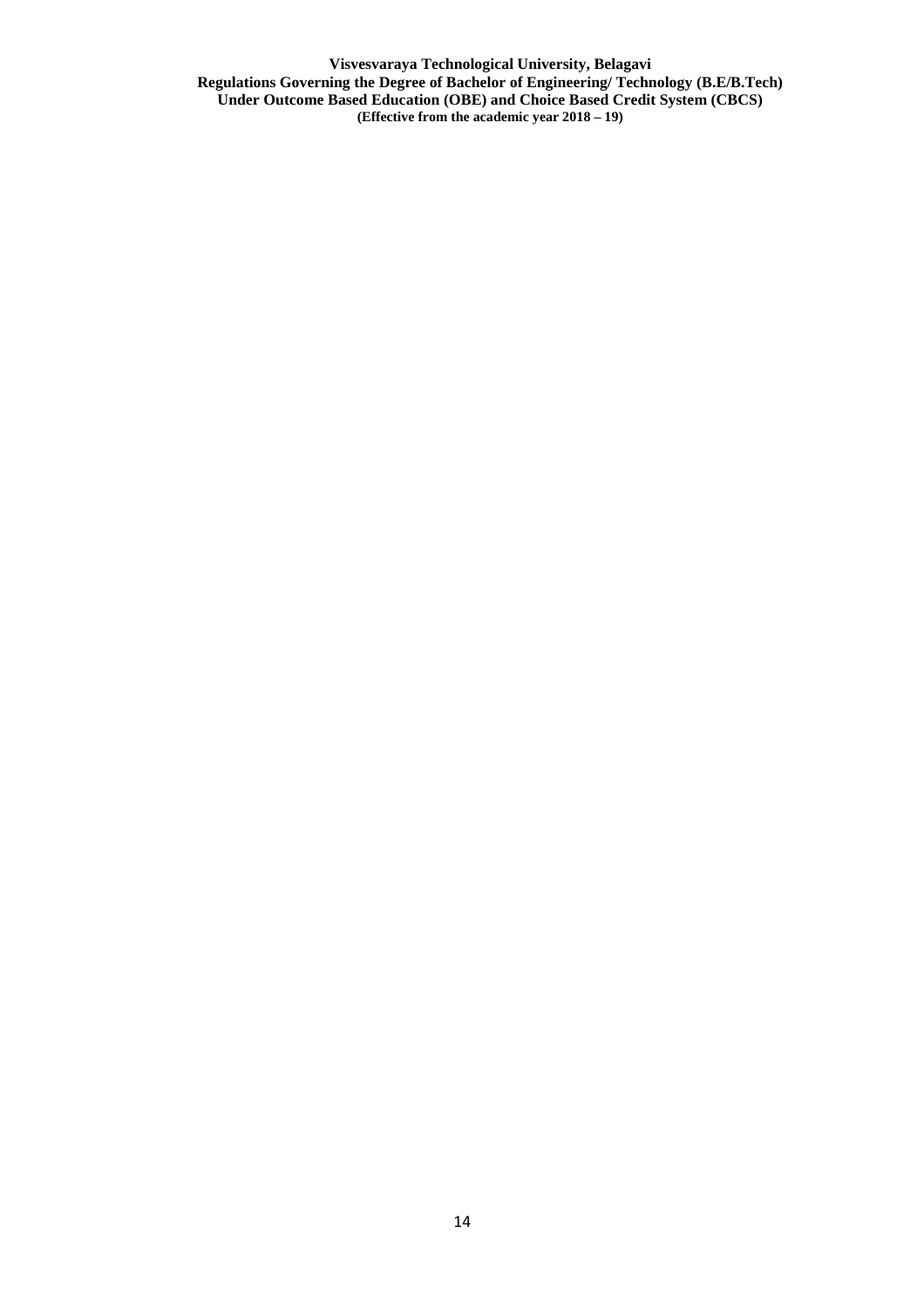┓

| 18 OB 8.9   | (e) For a pass in a theory Course/Drawing, students shall secure a minimum 35 % of the                                                                                                      |
|-------------|---------------------------------------------------------------------------------------------------------------------------------------------------------------------------------------------|
| (continued) | maximum marks prescribed for the University examination and in total 40 % of the maximum                                                                                                    |
|             | marks prescribed for the Course including the CIE marks secured by the students (i.e., SEE +                                                                                                |
|             | CIE).                                                                                                                                                                                       |
|             | (f) For a pass in Practical/Mini-project / Internship/Technical Seminar/Project work, students                                                                                              |
|             | shall secure a minimum of 40 % of the maximum marks prescribed in the University                                                                                                            |
|             | examination.                                                                                                                                                                                |
|             | (g) Students who satisfy the conditions 18OB 8.9 (e) and (f), and obtain any grade from S to                                                                                                |
|             | E shall be considered as passed.                                                                                                                                                            |
|             | (h) A student shall be declared fail if the candidate                                                                                                                                       |
|             | $(h.a)$ Fails to satisfy the conditions 18OB 8.9 (g).                                                                                                                                       |
|             | (h.b) Absents himself / herself to the University examination.                                                                                                                              |
|             | (h.c) Is held guilty of examination malpractice and for any other reasons, and declared the                                                                                                 |
|             | performance of any Course/s null and void by a competent authority.                                                                                                                         |
|             | (i) If a student secures F grade in any of the Course/s, he/she shall reappear in that Course/s                                                                                             |
|             | during the subsequent SEE. The CIE marks awarded to the student at first attempt in the                                                                                                     |
| 18 OB 8.10  | Students who pass a Course of a semester as per 18OB 8.9 (g) shall not be allowed to appear for                                                                                             |
|             | any individual Course again, unless they opt for rejection of results of entire semester. However,                                                                                          |
|             | students who have CGPA less than 5.00 at the end of an academic year shall be allowed to                                                                                                    |
|             | appear for Course/s to make up the deficiency in CGPA. ■                                                                                                                                    |
| 18 OB 8.11  | A student may, at his/her desire, can reject the total performance of a semester (including CIE                                                                                             |
|             | marks) or reject only the result of his/her performance in University examination of a semester.                                                                                            |
|             | The rejection is permitted only once during the entire Programme of study. $\blacksquare$                                                                                                   |
| 18 OB 8.12  | (a) The student who desires to reject the results of a semester shall reject performance in all the                                                                                         |
|             | Courses of the semester, irrespective of whether the student has passed or failed in any Course.                                                                                            |
|             | However, the rejection of performance of VIII semester project shall not be permitted.<br>A student, who desires to reject the total performance of a semester including CIE marks, has to  |
|             | take readmission for that semester.                                                                                                                                                         |
|             | Application for approval of readmission shall be sent to the Registrar through the Principal of                                                                                             |
|             | College within 30 days from the date of the announcement of the results. Late submission of                                                                                                 |
|             | application shall not be accepted for any reasons.                                                                                                                                          |
|             |                                                                                                                                                                                             |
|             | (b)Readmission to any semester in such cases shall not be considered as fresh admission and                                                                                                 |
|             | therefore the student will continue to have the same University Seat Number, which was allotted<br>earlier. The Course duration (as per 180B1.4) will be counted with reference to old USN. |
|             |                                                                                                                                                                                             |
|             | The student, who rejects only the results of University examination of a semester, shall be                                                                                                 |
|             | permitted to re-appear for University examinations of all the Courses of that semester in the                                                                                               |
|             | subsequent examinations. However, the CIE marks obtained by the student in the rejected                                                                                                     |
|             | semester shall be retained.                                                                                                                                                                 |
|             | Applications for rejection and approval to reappear for University examination shall be sent to                                                                                             |
|             | the Registrar (Evaluation) through the Principal of the College within 30 days from the date of                                                                                             |
|             | announcement of the results. Late submission of applications shall not be accepted for any                                                                                                  |
|             | reasons.<br>(c) If the rejection of results of University examination is of odd semester, the student shall be                                                                              |
|             | allowed to take admission to the immediate next even semester. However, if the rejection of                                                                                                 |
|             | results of University examination is of even semester, then the student shall not be allowed to                                                                                             |
| 18 OB 8.13  | Students who opt for rejection of results of University examination shall be eligible for the                                                                                               |
|             | award of degree and not for the award of ranks. ■                                                                                                                                           |
|             |                                                                                                                                                                                             |

Ι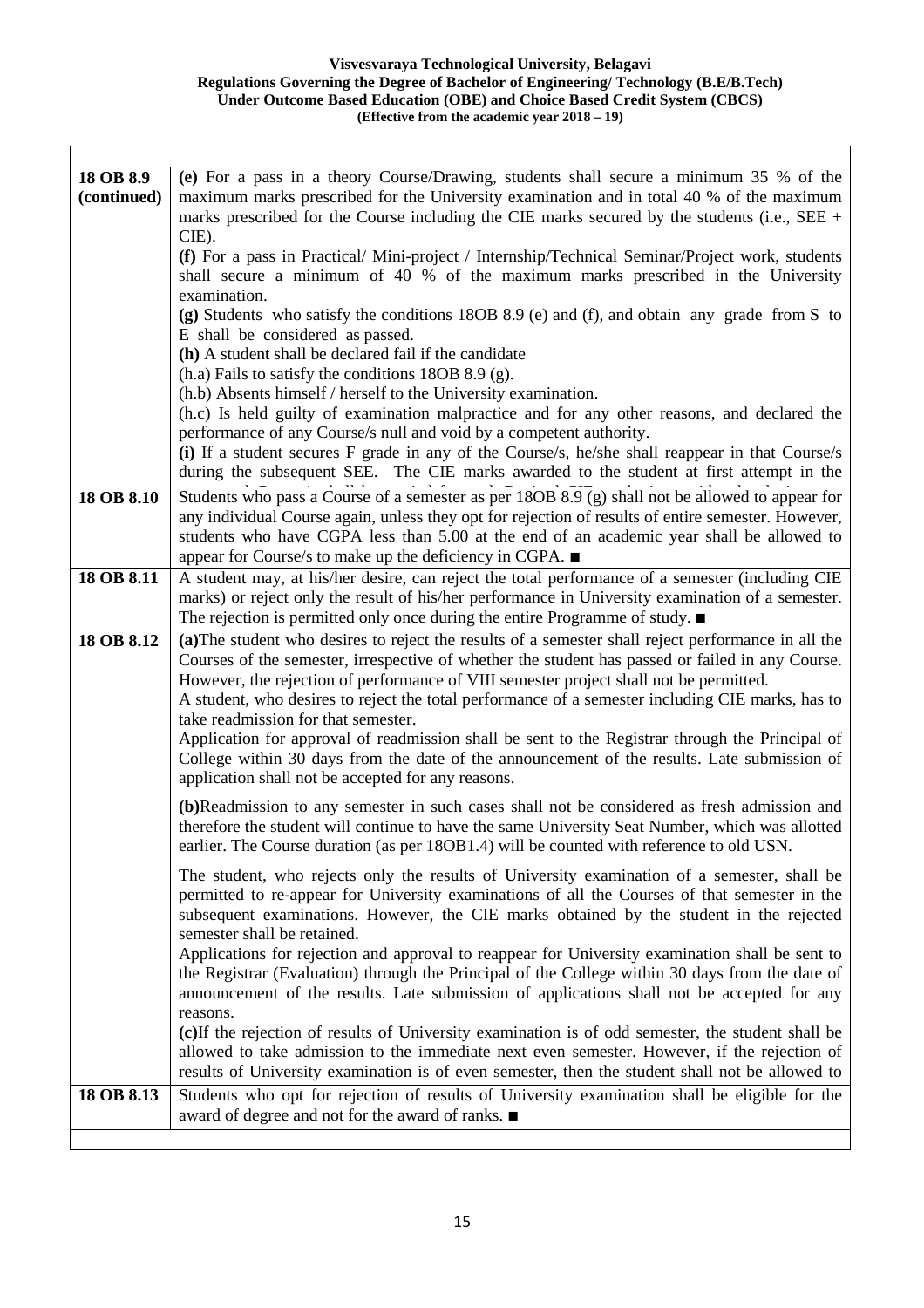| 18 OB 8.14 | (a) A student shall be declared to have completed the programme of $BE / B$ . Tech degree and is<br>eligible for the award of degree, provided the student has undergone the stipulated Course work<br>of all the semesters under the same Scheme of Teaching and Examination and has earned the<br>prescribed number of credits as per the provision 18 OB1.5. [To be read along with 18 OB 11.1]<br>and 11.2]<br>(b)Over and above the academic credits, every Day College regular student admitted to the 4<br>years Degree programme and every student entering 4 years Degree programme through lateral<br>entry, shall earn 100 and 75 Activity Points respectively for the award of degree through AICTE<br>Activity Point Programme. Students transferred from other Universities to fifth semester are<br>required to earn 50 Activity Points from the year of entry to VTU. The Activity Points earned<br>shall be reflected on the student's eight semester Grade Card.<br>Activity Points (non-credit) have no effect on SGPA/CGPA and shall not be considered for<br>vertical progression.<br>In case a student fails to earn the prescribed activity Points, Eighth semester Grade Card shall be<br>issued only after earning the required activity Points. The student shall be admitted for the award<br>of degree only after the release of the Eighth semester Grade Card. ■ |
|------------|------------------------------------------------------------------------------------------------------------------------------------------------------------------------------------------------------------------------------------------------------------------------------------------------------------------------------------------------------------------------------------------------------------------------------------------------------------------------------------------------------------------------------------------------------------------------------------------------------------------------------------------------------------------------------------------------------------------------------------------------------------------------------------------------------------------------------------------------------------------------------------------------------------------------------------------------------------------------------------------------------------------------------------------------------------------------------------------------------------------------------------------------------------------------------------------------------------------------------------------------------------------------------------------------------------------------------------------------------------------------------------------------|
| 18 OB 9.0  | <b>Attendance Requirement</b>                                                                                                                                                                                                                                                                                                                                                                                                                                                                                                                                                                                                                                                                                                                                                                                                                                                                                                                                                                                                                                                                                                                                                                                                                                                                                                                                                                  |
| 18OB9.1    | Each semester shall be considered as a unit for calculation of the attendance and the<br>Candidates have to put in a minimum attendance of 85% in each Course with a provision of<br>attendance by the Vice-Chancellor on the<br>condonation of 10%<br>of<br>the<br>specific<br>recommendations of the Principal of the college where the candidate is studying, based<br>on medical grounds, participation in University/State/ National/ International level sports<br>and cultural activities, seminars, workshops, paper presentation etc., of significant value.<br>The supporting documents for condoning the shortage of attendance are to be submitted along<br>with the recommendations. $\blacksquare$                                                                                                                                                                                                                                                                                                                                                                                                                                                                                                                                                                                                                                                                               |
| 18 OB 9.2  | (a) The basis for the calculation of attendance shall be the period prescribed by the University by<br>its calendar of events.<br>(b) For Course/s having lecture and tutorial hours, attendance shall be with respect to<br>85 % of<br>attendance in lecture hours and 85 % of attendance in tutorial hours. If the attendance<br>requirement<br>is not satisfied in any one of them, the candidate shall be considered as not satisfied the<br>attendance condition. Condonation of 10 % shall be applied separately to lecture and tutorial<br>hour to make up the deficiency in attendance. Faculties shall also maintain the attendance of<br>students of lecture and tutorial hours separately in the same register or in separate registers.<br>(c) In case of late admission, approved by competent authority (DTE/VTU), to I semester, III<br>semester (lateral entry scheme) of day college and III semester (lateral entry scheme) of<br>Engineering Programme conducted during evening the attendance shall be reckoned from the                                                                                                                                                                                                                                                                                                                                                   |
| 18OB9.3    | The Course Instructor/ Mentor/College shall inform the students as well as their parents<br>/guardians about the attendance status periodically. Students who are facing the shortage of<br>attendance shall be mentored to make up the shortage. Principals shall also notify every month,<br>the list of candidates who are under short of attendance. ■                                                                                                                                                                                                                                                                                                                                                                                                                                                                                                                                                                                                                                                                                                                                                                                                                                                                                                                                                                                                                                     |
| 18OB9.4    | A candidate, who does not satisfy the attendance requirement (in one or more Courses) as<br>mentioned in 18OB9.1/18OB 9.2 (b) shall not be eligible to appear for the SEE of that semester<br>and shall not be permitted to take admission to next higher semester. The candidate shall be<br>required to repeat that semester during the subsequent year.■                                                                                                                                                                                                                                                                                                                                                                                                                                                                                                                                                                                                                                                                                                                                                                                                                                                                                                                                                                                                                                    |

Ι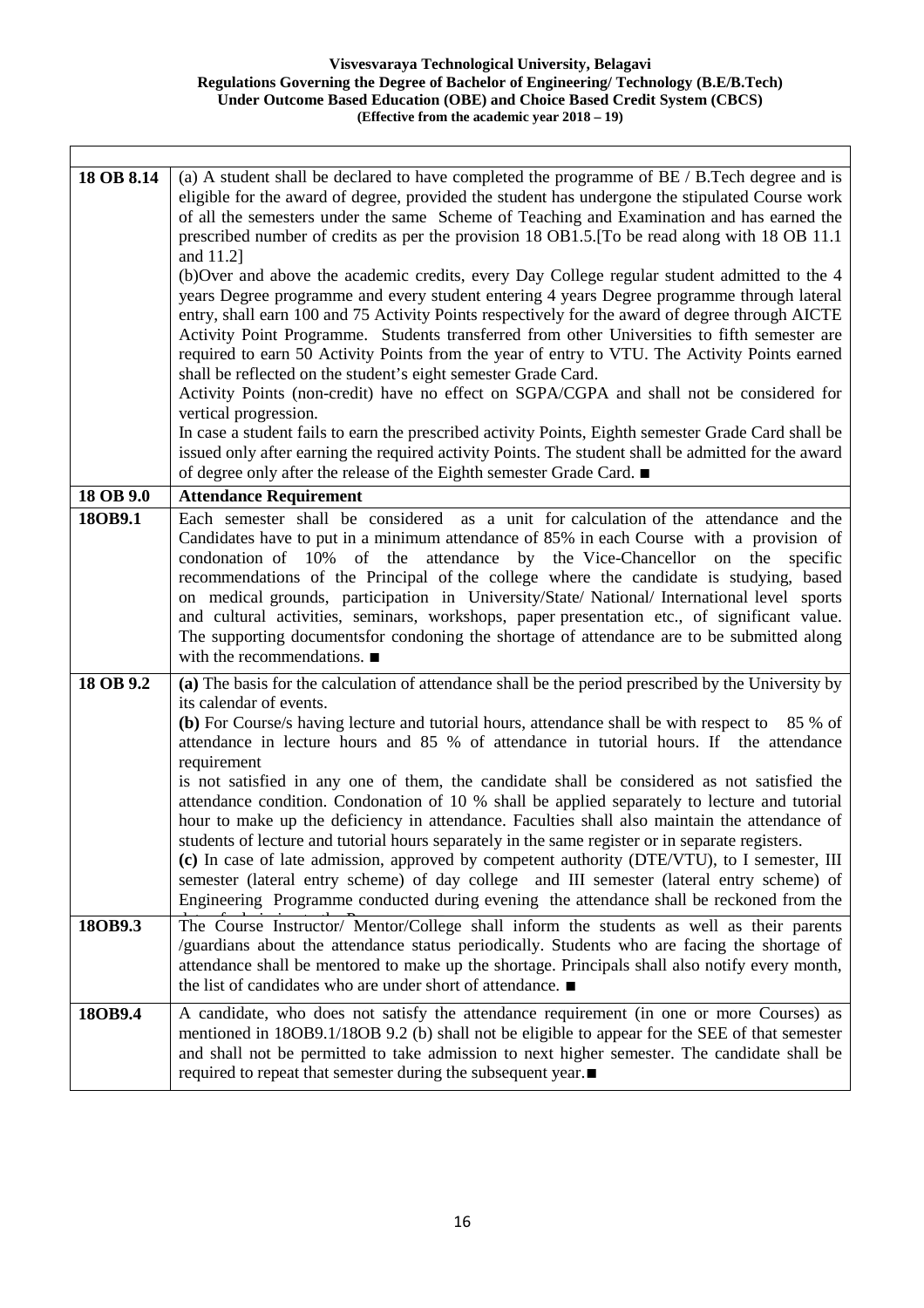| 18OB 10.0  | <b>Vertical Progression (Promotion/Eligibility to higher semesters)</b>                                                                                                                      |
|------------|----------------------------------------------------------------------------------------------------------------------------------------------------------------------------------------------|
| 18OB 10.1  | There shall be no restriction for promotion from an odd semester to the next even semester,                                                                                                  |
|            | provided the student has fulfilled the attendance requirement. ■                                                                                                                             |
| 18 OB 10.2 | A student shall be declared failif the candidate                                                                                                                                             |
|            | (i) Fails to satisfy the conditions $18OB 8.9$ (g).                                                                                                                                          |
|            | (ii) Absents himself / herself to the University examination.                                                                                                                                |
|            | (iii) Is held guilty of examination malpractice and for any other reasons, and declared the                                                                                                  |
|            | performance of any Course/s null and void by a competent authority.                                                                                                                          |
|            | (iv) Has not satisfied the CIE requirements of any credit Course/s.                                                                                                                          |
|            | (v) Has not registered for the SEE even after satisfying the attendance and CIE requirements. $\blacksquare$                                                                                 |
| 18 OB 10.3 | (A) Vertical Progression in case of students admitted to First year:                                                                                                                         |
|            | (a) Students having not more than four F grades in the two semesters of first year of the                                                                                                    |
|            | Programme shall be eligible to move to II Year.                                                                                                                                              |
|            | (a.1) Students having not more than four F grades in the four semesters of I and II year shall be                                                                                            |
|            | eligible to move to III year.                                                                                                                                                                |
|            | (a.2) Student who have earned all the prescribed credits of I year, and having not more than four<br>F grades in the four semesters of II and III year shall be eligible to move to IV year. |
|            | (b) For the award of degree, a CGPA $\geq$ 5.00at the end of Programme shall be mandatory. [to be                                                                                            |
|            | read with 18OB10.4 (1)]                                                                                                                                                                      |
|            | (B)Vertical Progression in case of Diploma students admitted to Second year (lateral                                                                                                         |
|            | entry)                                                                                                                                                                                       |
|            | (a) Students having not more than four F grades (excluding the Fail or pass status of Additional                                                                                             |
|            | Mathematics I and II) in the two semesters of II year of the Programme shall be eligible to move                                                                                             |
|            | to III Year.                                                                                                                                                                                 |
|            | (a.1) Students having not more than four F grades (excluding the fail status of Additional                                                                                                   |
|            | Mathematics I and II, if any) in the four semesters of II and III year shall be eligible to move to                                                                                          |
|            | IV year.                                                                                                                                                                                     |
|            | (b) For the award of degree, a CGPA $\geq$ 5.00at the end of Programme shall be mandatory. [to be<br>read with 18OB10.4 (1).                                                                 |
|            | (c) The mandatory non – credit Courses Additional Mathematics I and II prescribed at III and                                                                                                 |
|            | IV semesters respectively, to lateral entry Diploma holders admitted to III semester of                                                                                                      |
|            | BE/B.Tech programmes, shall attend the classes during the respective semesters to complete                                                                                                   |
|            | CIE and attendance requirements and to appear for the University examinations. In case, any                                                                                                  |
|            | student fails to satisfy the Course requirements, he/she shall be deemed to have secured F grade.                                                                                            |
|            | In such a case, the student have to fulfil the requirements during subsequent semester/s to appear                                                                                           |
|            | for SEE.                                                                                                                                                                                     |
|            | (d) Completion of Additional Mathematics I and II, shall be mandatory for the award of degree.                                                                                               |
|            | (C)Vertical Progression in case of B.Sc students admitted to Second year (lateral entry)                                                                                                     |
|            | (a) Students having not more than four F grades (excluding the Fail or pass status of                                                                                                        |
|            | Engineering Graphics and Design, and Civil Engineering and Mechanics of First Year                                                                                                           |
|            | Engineering Programme) in the two semesters of II year of the Programme shall be eligible to                                                                                                 |
|            | move to III Year.                                                                                                                                                                            |
|            | (a.1) Students having not more than four F grades (excluding fail status of Engineering Graphics                                                                                             |
|            | and Design, and Civil Engineering and Mechanics of First Year Engineering Programme, if any)                                                                                                 |
|            | in the four semesters of II and III year shall be eligible to move to IV year.                                                                                                               |
|            | (b) For the award of degree, a CGPA $\geq$ 5.00at the end of Programme shall be mandatory. [to be                                                                                            |
|            | read with 18OB10.4 (1)].                                                                                                                                                                     |
|            | (c) Lateral entrant students from B.Sc Stream, shall clear the non-credit Courses Engineering                                                                                                |
|            | Graphics and Elements of Civil Engineering and Mechanics of the First Year Engineering                                                                                                       |
|            | Programme for the award of degree.                                                                                                                                                           |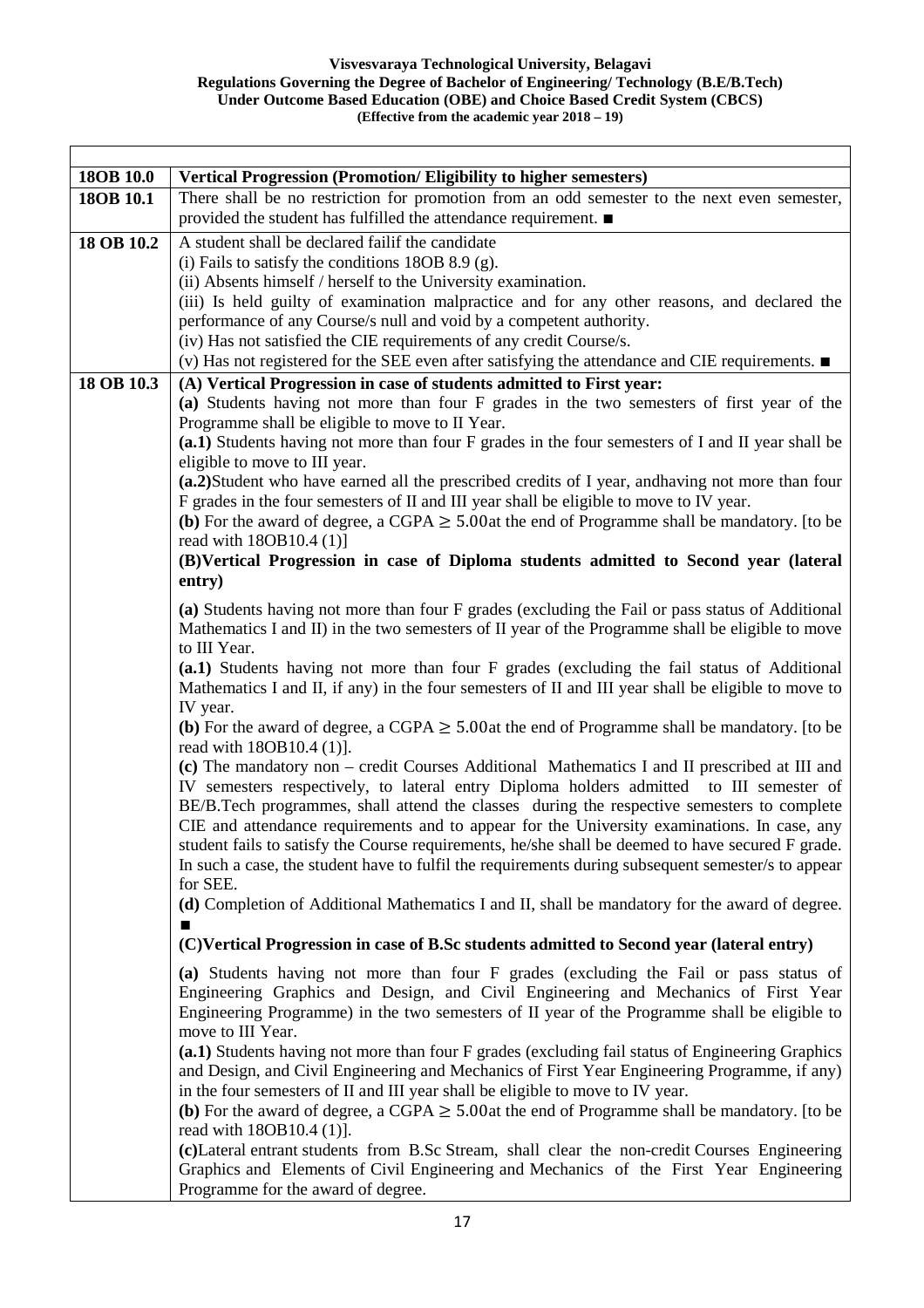٦

 $\sqrt{ }$ 

| 18 OB 10.4 | (1) Noncompliance of CGPA $\geq$ 5.00 at the end of the programme<br>(i) Students who have completed all the courses of the programme but not having a CGPA<br>$\geq$ 5.00 at the end of the programme, shall not be eligible for the award of the degree.<br>(ii) In cases of 18OB10.4 (1) (i), students are permitted to appear again for SEE in courses/s of<br>any semester/s by rejecting the performance of the course/s [other than Internship, Technical<br>seminar, Project (Mini and Main), and Laboratories] for any number of times, subject to the<br>provision of 18OB1.4, to make up the CGPA equal to or greater than 5.00 for the award of the<br>Degree.<br>(iii) SEE result of the previous attempt course/s when rejected shall be irretrievable and the<br>students should obtain written permission from the Registrar (Evaluation) to reappear in the<br>subsequent SEE.                                                                                                                                                                                                                                                                                                                                                                                                                                                                                                                                                                                                                                                                                                                                                                                                                                                                                                                                                                                                                                                                                                                                                                                                                 |
|------------|-----------------------------------------------------------------------------------------------------------------------------------------------------------------------------------------------------------------------------------------------------------------------------------------------------------------------------------------------------------------------------------------------------------------------------------------------------------------------------------------------------------------------------------------------------------------------------------------------------------------------------------------------------------------------------------------------------------------------------------------------------------------------------------------------------------------------------------------------------------------------------------------------------------------------------------------------------------------------------------------------------------------------------------------------------------------------------------------------------------------------------------------------------------------------------------------------------------------------------------------------------------------------------------------------------------------------------------------------------------------------------------------------------------------------------------------------------------------------------------------------------------------------------------------------------------------------------------------------------------------------------------------------------------------------------------------------------------------------------------------------------------------------------------------------------------------------------------------------------------------------------------------------------------------------------------------------------------------------------------------------------------------------------------------------------------------------------------------------------------------|
|            | (2) Noncompliance of Mini-project<br>(a) The mini-project shall be considered as a head of passing and shall be considered for the<br>award of degree. Those, who do not take-up/complete the mini-project shall be declared fail in<br>that course and shall have to complete the same during subsequent University examination after<br>satisfying the Mini-project requirements. Also, mini-project shall be considered for eligibility to<br>VII semester.                                                                                                                                                                                                                                                                                                                                                                                                                                                                                                                                                                                                                                                                                                                                                                                                                                                                                                                                                                                                                                                                                                                                                                                                                                                                                                                                                                                                                                                                                                                                                                                                                                                  |
|            | (3) Noncompliance of Internship<br>) All the students admitted to III year of BE/B.Tech shall have to undergo mandatory internship<br>of 4 weeks during the vacation of VI and VII semesters and /or VII and VIII semesters. A<br>University examination shall be conducted during VIII semester and the prescribed credits shall<br>be included with the credits of VIII semester. Internship shall be considered as a head of passing<br>and shall be considered for the award of degree. Those, who do not take-up/complete the<br>internship shall be declared fail in that Course and shall have to complete the same during<br>subsequent University examination after satisfy the internship requirements.                                                                                                                                                                                                                                                                                                                                                                                                                                                                                                                                                                                                                                                                                                                                                                                                                                                                                                                                                                                                                                                                                                                                                                                                                                                                                                                                                                                               |
| 18 OB 11.0 | <b>Temporary Discontinuation/Break in the Programme</b>                                                                                                                                                                                                                                                                                                                                                                                                                                                                                                                                                                                                                                                                                                                                                                                                                                                                                                                                                                                                                                                                                                                                                                                                                                                                                                                                                                                                                                                                                                                                                                                                                                                                                                                                                                                                                                                                                                                                                                                                                                                         |
| 18 OB 11.1 | (a) If a candidate, for any reason, temporarily discontinues the Programme or take a break<br>from the Programme during any<br>semester intentionally, he/she may be permitted to continue<br>the Programme by<br>registering to the same<br>semester of the prevailing scheme. The<br>shall complete all the remaining Course work subject to the provision 18 OB 1.4.<br>candidate<br>Also the Candidates may have to complete<br>additional Course/s, if any, as per the decision<br>of concerned Board of Studies<br>and approval of Dean, Faculty of Engineering, on<br>establishing the equivalence between two schemes. A Grade card shall be issued to that effect.<br>Additional Course/s shall not be considered for the eligibility criteria prescribed for promotion.<br>However, based on the individual cases, it is considered to decide the SGPA and CGPA to admit<br>the student for the award of degree. Such candidates shall not be eligible for the award of rank.<br>(b) Candidates who take admission to any semester of the existing scheme from another scheme,<br>as a repeater/fresher because of various reasons, including the case of 180B11.1 (a), shall attend<br>and complete all the remaining semester/s of the Programme adhering to the regulations of the<br>prevailing scheme, and shall complete additional Course/s, if any, as per the decision of<br>concerned Board of Studies and approval of Dean,<br>Faculty of Engineering, on<br>establishing<br>the equivalence between two schemes. A Grade card shall be issued to that effect. Additional<br>Courses shall not be considered for the eligibility criteria prescribed for promotion. However,<br>based on the individual cases, it shall be considered to decide the SGPA and CGPA to admit the<br>student for the award of degree. Such candidate shall not be eligible for the award of rank.<br>(c) The credits to be earned by the candidates under 180B11.1 (a and b) and 180B13.1(b) and<br>(c) shall be decided by the University along with the additional Course/s to be completed. $\blacksquare$ |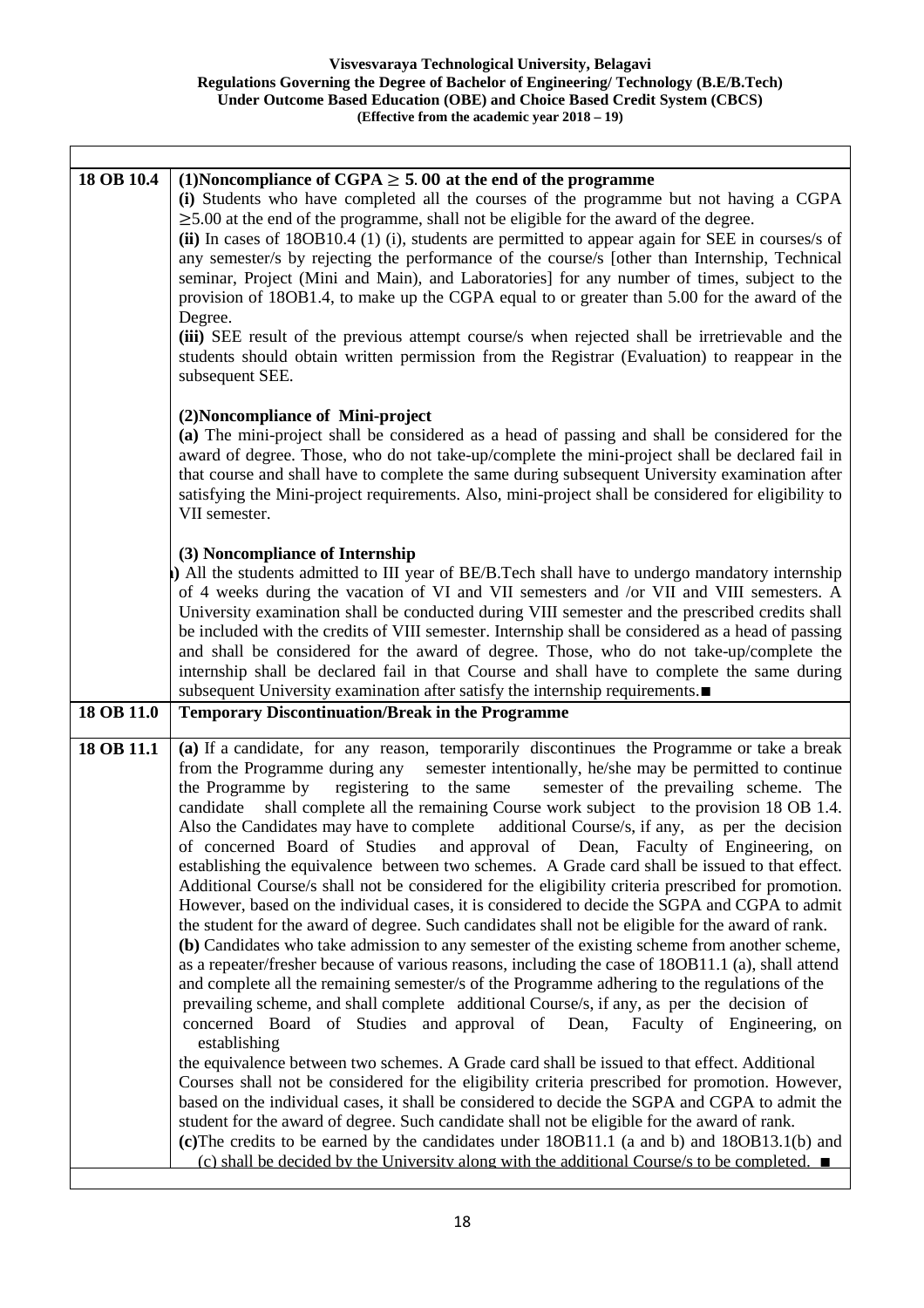┑

| 18 OB 11.2 | (i) The candidates who have temporarily discontinued the Programme of study or changed the<br>scheme of study from one to another because of various reasons, or transferred from<br>autonomous/other University to non-autonomous VTU affiliated college, shall be eligible for<br>the award of degree provided the credits earned is equal to or greater than the credits decided by<br>the University in the individual cases.<br>(ii) In case, the credits earned is less than the credits decided by the University in the individual<br>cases, after the completion of all the semesters of the Programme under the prevailing scheme,<br>the candidate shall register for a Course not studied earlier and make up the credits earned equal<br>to or greater than the required for the award of degree. $\blacksquare$ |
|------------|-------------------------------------------------------------------------------------------------------------------------------------------------------------------------------------------------------------------------------------------------------------------------------------------------------------------------------------------------------------------------------------------------------------------------------------------------------------------------------------------------------------------------------------------------------------------------------------------------------------------------------------------------------------------------------------------------------------------------------------------------------------------------------------------------------------------------------|
| 18 OB 12.0 | <b>Award of Prizes, Medals and Ranks</b>                                                                                                                                                                                                                                                                                                                                                                                                                                                                                                                                                                                                                                                                                                                                                                                      |
| 18 OB 12.1 | For the award of Prizes and Medals, the conditions stipulated by the Donor shall be considered<br>subject to the provisions of the statutes framed by the University for such awards.                                                                                                                                                                                                                                                                                                                                                                                                                                                                                                                                                                                                                                         |
| 18 OB 12.2 | (1) For award of rank in a Specialization of Bachelor of Engineering/ Technology, the CGPA<br>secured by the students from III to VIII semester is considered.                                                                                                                                                                                                                                                                                                                                                                                                                                                                                                                                                                                                                                                                |
|            | (2) A student shall be eligible for a rank at the time of award of degree of Bachelor of<br>Engineering/Technology, provided that the student                                                                                                                                                                                                                                                                                                                                                                                                                                                                                                                                                                                                                                                                                 |
|            | (a) (i) Has passed all the Courses of I to VIII semester in first attempt only in case of<br>Candidates<br>admittedto I year.<br>(ii) Has passed all the Courses of III to VIII semester in first attempt only in case of<br>Candidates admitted under lateral entry scheme.<br>(iii) Has completed all the prescribed mandatory noncredit Courses.<br>(b) Is not a repeater in any semester because of rejection of result of a semester/shortage of<br>attendance etc.<br>(c) Has completed all the semesters without any break/discontinuity.<br>(d) Has completed all the semesters (I to VIII/III to VIII) in VTU constituent college or in any<br>VTU affiliated non-autonomous college.<br>(e) Has not been transferred from autonomous institution affiliated to VTU or from any other<br>University.                 |
|            | (3) The total number of ranks awarded shall be 10% of total number of students appeared<br>in VIII semester subject to a maximum of 10 ranks in a Specialization.<br>(4) For award of ranks in a Specialization, a minimum of 10 students should have<br>appeared in the VIII semester examination.                                                                                                                                                                                                                                                                                                                                                                                                                                                                                                                           |
|            | <b>Illustration:</b><br>(a) If 1228 students appeared for the VIII semester in Electronics and Communication<br>Engineering Programme, the number of ranks to be awarded for Electronics and Communication<br>Engineering shall be 10.<br>(b) If 90 students appeared for the VIII semester in Biomedical Engineering, the number of<br>ranks to be awarded for Biomedical Engineering will be 09.<br>(5) In case of fractional number of ranks, it is rounded to higher integer only when the first<br>decimal place is greater than or equal to 5. $\blacksquare$                                                                                                                                                                                                                                                           |
| 18 OB 12.3 | Ranks shall be awarded based on the merit of the students as determined by CGPA. If two or<br>more students get the same CGPA, the tie shall be resolved by considering the number of times<br>a student has obtained higher SGPA. If it is not resolved even at this stage, the number of times<br>a student has obtained higher grades like S, A, B etc., shall be taken into account to decide the<br>order of the rank. $\blacksquare$                                                                                                                                                                                                                                                                                                                                                                                    |

Ι

 $\overline{\phantom{a}}$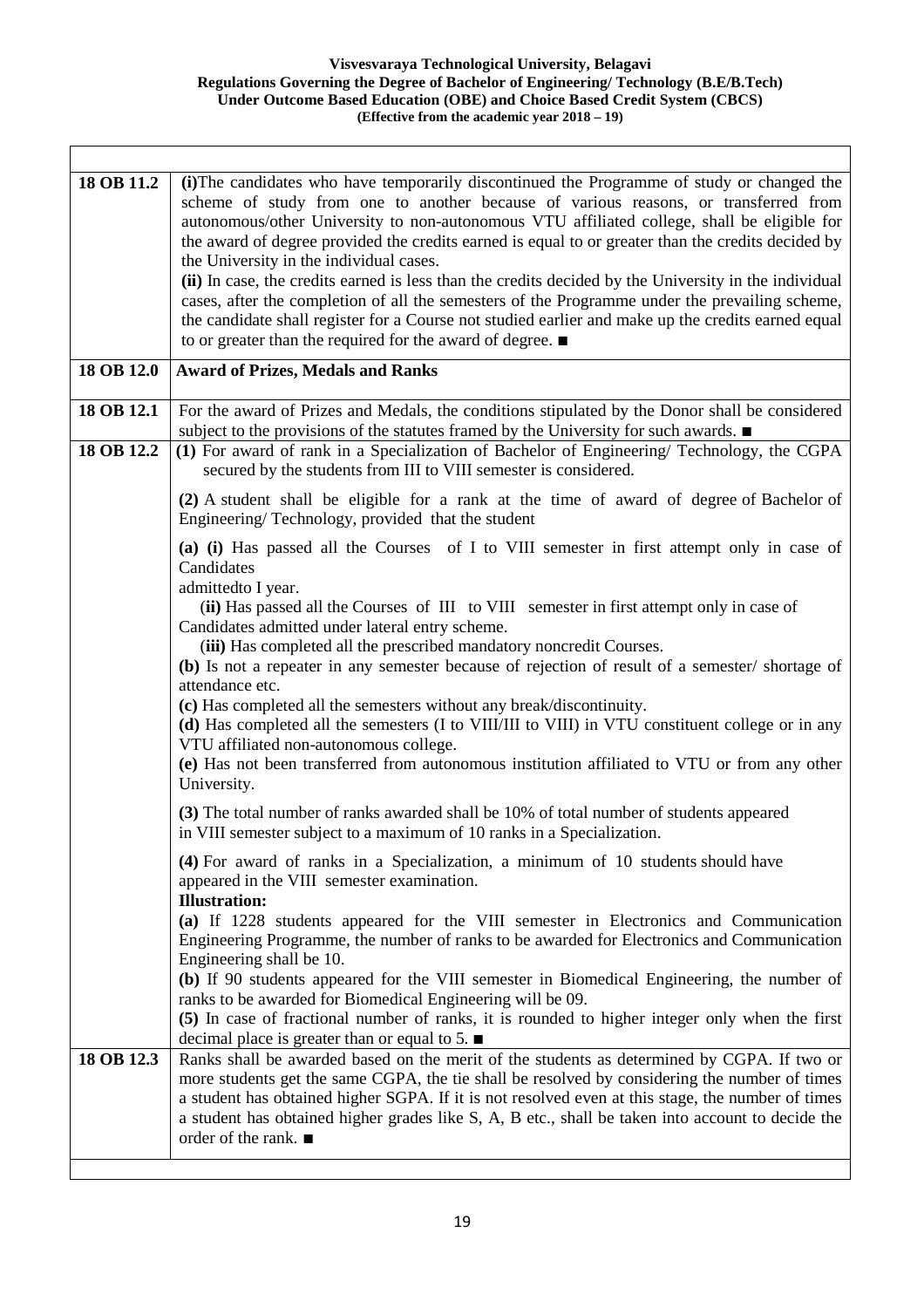┑

| 18 OB 13.0 | <b>Transfers of Students</b>                                                                                                                                                                                                                                                                                                                                                                                                                                                                          |
|------------|-------------------------------------------------------------------------------------------------------------------------------------------------------------------------------------------------------------------------------------------------------------------------------------------------------------------------------------------------------------------------------------------------------------------------------------------------------------------------------------------------------|
| 18 OB 13.1 | Transfer of students from one college to another college within the Karnataka state shall be<br>permitted only at the beginning of third, fifth, and seventh semesters, subject to availability of<br>seats within the permitted intake in respective Colleges and subject to the prior approval of the<br>University.                                                                                                                                                                                |
|            | (a) Transfer of students from one non - autonomous to another non – autonomous college<br>affiliated to VTU is permitted with the approval of the Registrar, VTU subject to the<br>provision 18OB10.3.                                                                                                                                                                                                                                                                                                |
|            | The students seeking transfer shall have to<br>(i) Obtain No Objection certificate for admission from the University and from both the<br>colleges before the commencement of term as notified by VTU.<br>(ii) Complete the Programme subject to the provision 180B1.4.                                                                                                                                                                                                                               |
|            | (b) Transfer of students from an autonomous to non - autonomous college, affiliated to VTU<br>is permitted with the approval of the Registrar, VTU provided the candidates have passed in<br>all the Courses of the previous semesters.<br>The students seeking transfer shall have to                                                                                                                                                                                                                |
|            | (i) Obtain No Objection certificate for admission from the University and from both the<br>colleges before commencement of term as notified by VTU.<br>(ii) Complete additional Course/s, if any, as per the decision of concerned Board                                                                                                                                                                                                                                                              |
|            | of Studies and approval of Dean, Faculty of Engineering, on establishing the equivalence<br>between two schemes. A Grade card<br>shall be issued to that effect. Additional Course/s<br>shall not be considered for the Eligibility criteria prescribed for promotion, Class, calculation<br>of SGPA and CGPA. However, a pass in the additional Courses, if any, is mandatory before<br>the completion of Degree.                                                                                    |
|            | (iii) Complete the Programme subject to the provision 180B1.4.<br>(c) In the case of students from Universities other than VTU, the students must have passed in<br>all the Courses of I and II semesters for admission to III semester and all the Courses of I to IV<br>semesters for admission to V semester and all the Courses of I to VI semesters for admission to<br>VII semester.                                                                                                            |
|            | The students seeking admission from other Universities to VTU shall have to<br>(i) Apply for establishment of equivalence with prescribed fees as notified by the VTU and<br>obtain No Objection certificate for admission from the University before thecommencement of<br>term as notified by VTU.                                                                                                                                                                                                  |
|            | (ii) Produce No Objection certificate for admission from both the colleges before the<br>commencement of term as notified by VTU.                                                                                                                                                                                                                                                                                                                                                                     |
|            | (iii) Complete additional Course/s, if any, as per the decision of concerned Board<br>of Studies and approval of Dean, Faculty of Engineering, on establishing equivalence between<br>shall be issued to that effect. Additional Course/s shall not be<br>two schemes. A Grade card<br>considered for the eligibility criterion prescribed for promotion, Class, calculation of SGPA<br>and CGPA. However, a pass in the additional Courses, if any, is mandatory before the<br>completion of Degree. |
|            | (iv) Earn the credits intimated by the University.<br>(v) Complete the Programme subject to the provision 180B1.4. $\blacksquare$                                                                                                                                                                                                                                                                                                                                                                     |
| 18 OB 13.2 | Transfer of students within the College from one branch to another branch at the start of III<br>semester shall be permitted with the approval of the Registrar, VTU subject to the provisions<br>made by the Government of Karnataka and AICTE in this behalf. ■                                                                                                                                                                                                                                     |
| 18 OB 13.3 | The University may prescribe fee for administration purpose, which shall be notified from<br>time to time, for transfer from one college to another (Change of College) or one branch to<br>another branch (change of branch within the college). ■                                                                                                                                                                                                                                                   |
|            |                                                                                                                                                                                                                                                                                                                                                                                                                                                                                                       |

Ι

 $\overline{\phantom{a}}$